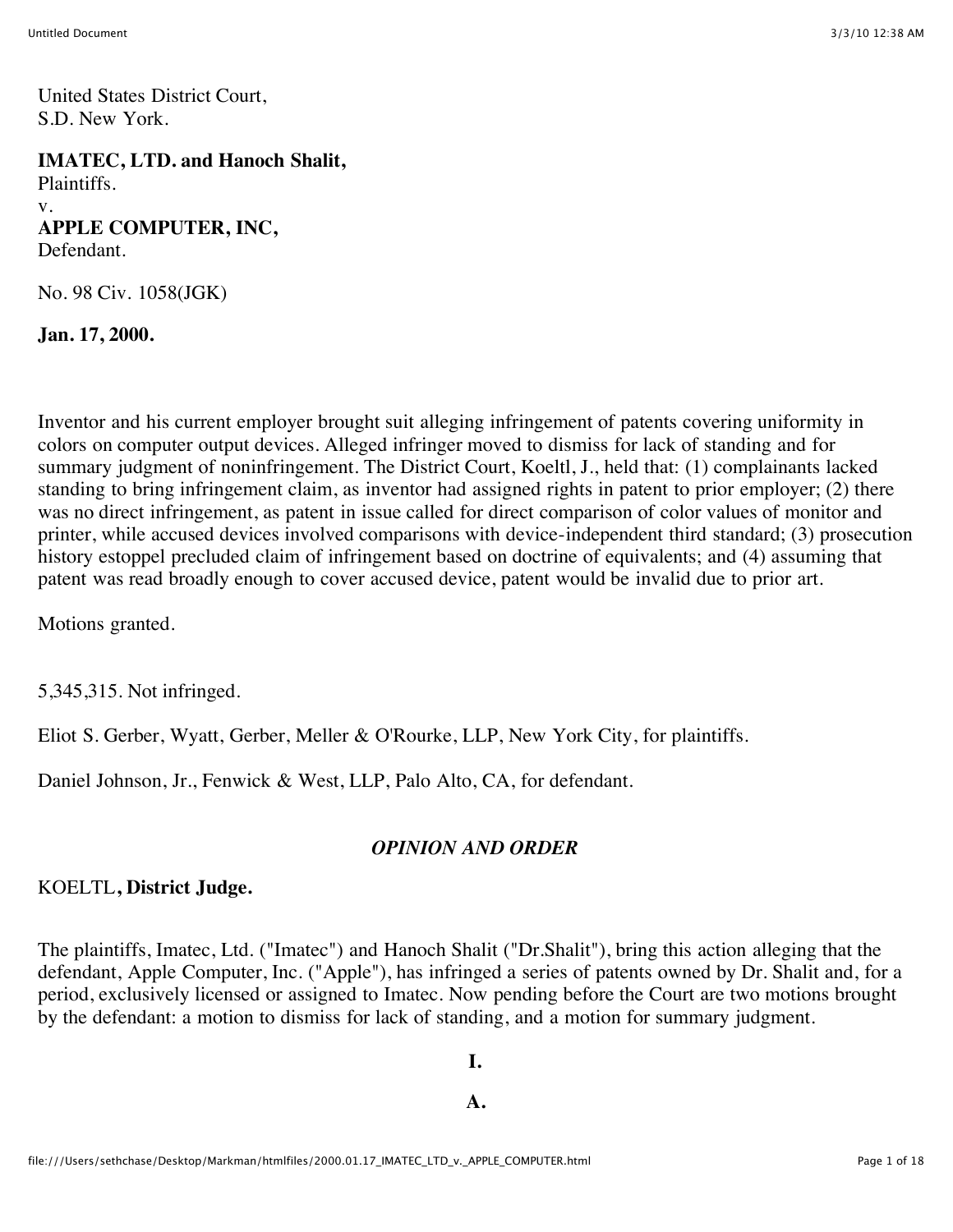The technologies at issue in this action concern "color matching ." Color matching technologies are intended to ensure that an image displayed by one electronic output device (such as a computer monitor) appears identically, or as close thereto as possible, when displayed by another electronic output device (such as a laser printer). Such technologies are necessary because different output devices have different color characteristics. Color characteristics vary across classes of output devices, and across particular devices within any given class. Laser printers, for example, produce colors differently than do computer monitors, and one laser printer may render a given source image differently from another laser printer. *See* Declaration of Maureen C. Stone, dated April 12, 1999 ("Stone Decl."), para.para. 7-9, 14; *see also* U.S. Patent No. 5,345,315, col. 3:5-25.

Perceived color is produced in two fundamentally different ways. "Additive color" is produced when a light source is caused to glow with a combination of the primary colors red, green, and blue. Devices that generate additive color, such as computer monitors, are referred to as "RGB" devices because they combine the primary colors red, green, and blue to produce a given color. "Subtractive color" is produced when light from a light source is reflected by a surface whose pigments absorb certain wavelengths but not others. Devices that generate subtractive color, such as laser printers, are referred to as "CMYK" devices because they combine the primary colors cyan, magenta, and yellow, as well as black, to produce a given color. *See* Stone Decl., para.para. 9-11.

Every electronically generated image comprises many "pixels," much as a pointillist painting comprises many discrete brush stokes. Each individual pixel is characterized by a particular combination of red, green and blue, or, depending on the output device, cyan, magenta, yellow and black. The relative amounts of red, green and blue or cyan, magenta, yellow and black describe the color of a given pixel as generated by a particular output device. Such descriptions, however, are "device-dependent," describing how the color is generated by a particular output device, not how the color is perceived by a viewer. Thus, a particular combination of red, green and blue values displayed on one monitor may appear differently when displayed on another monitor. *See* id., para.para. 10-12.

In contrast to device-dependent values, which describe how a color is generated by a particular device, "device-independent" values describe how a color is perceived by a standard, hypothetical viewer. Deviceindependent color values are expressed as points in a three-dimensional coordinate system known as a "color space." One such device-independent color space is called "CIE XYZ," where "CIE" refers to the Commission Internationale de l'Eclairage, the scientific organization that sponsored its development, and "XYZ" refers to the three axes of the coordinate system. *See* id., para.para. 15-17.

No electronic output device can generate all of the colors perceptible to the human eye. Moreover, the range of colors that an output device is capable of producing, known as the device's color "gamut," varies across devices. RGB devices, such as monitors, are incapable of generating all of the colors that CMYK devices can produce; conversely, CMYK devices, such as printers, are incapable of generating all of the colors that RGB devices can produce. Because of each device's inherent limitations, a given source image may not be fully reproducible on a given output device. As a result, certain colors in the source image may have to be approximated, through a process known as "gamut mapping," when displayed on certain output devices. *See* id., para. 13.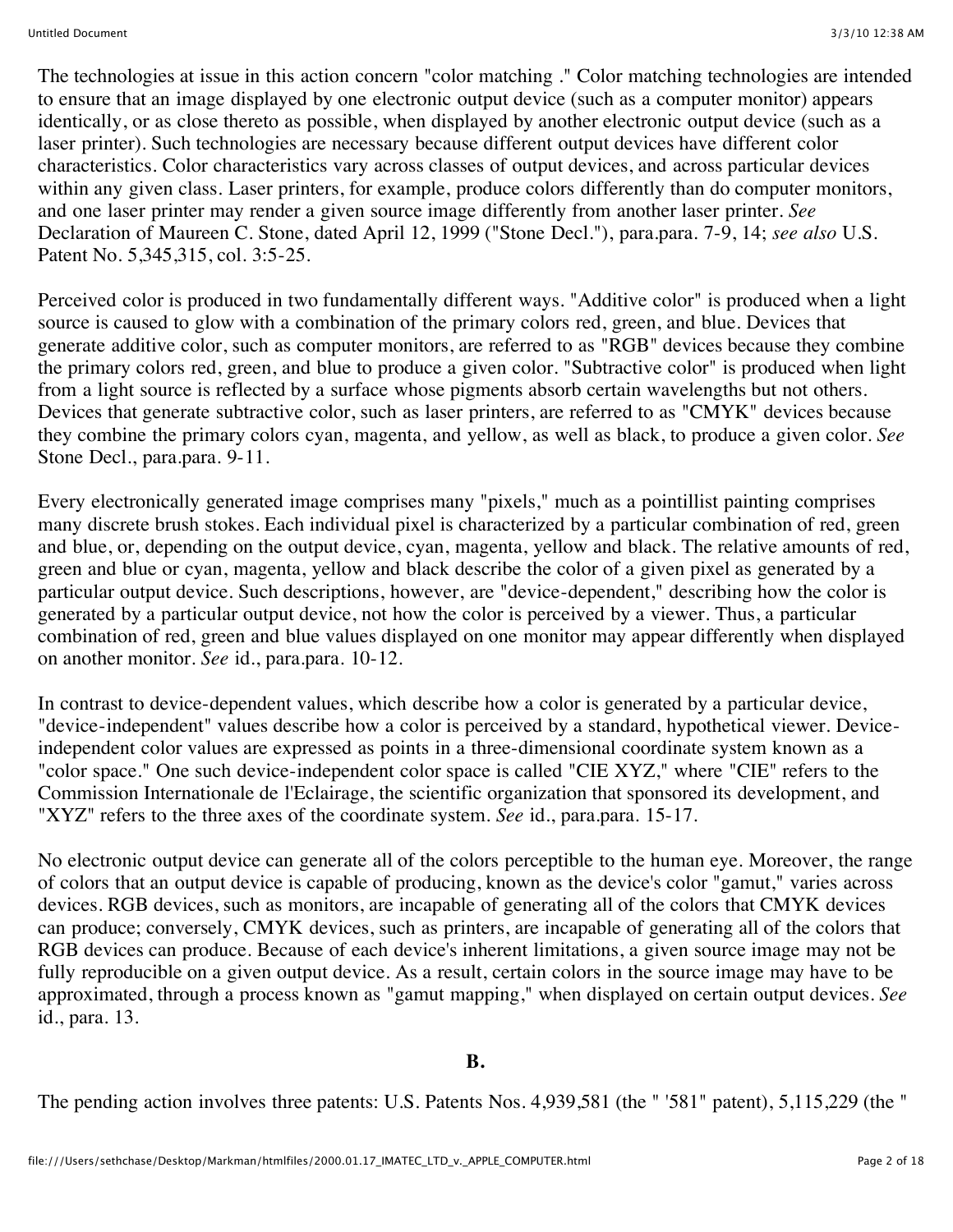'229" patent), and 5,345,315 (the " '315" patent). In each instance the plaintiff Hanoch Shalit is listed as the sole inventor. The '229 and '315 patents are each a continuation-in-part of the '581 patent. *See* U.S. Patents Nos. 4,939,581, 5,115,229, and 5,345,315.

The '581 patent, entitled "Method and System in Video Image Hard Copy Reproduction," was filed on November 23, 1988 and granted on July 3, 1990. According to the patent, an objective of the claimed invention is "to provide a more accurate black-white photographic image taken from the image on a video screen in which the photographic image more accurately maintains the relative and absolute (for luminance reproduction) tonal scale of gray tones." U . S. Patent No. 4,939,581, col. 3:61-66.

The '229 patent, entitled "Method and System in Video Image Reproduction," was filed on June 26, 1990 and granted on May 19, 1992. According to the patent, an objective of the claimed invention is "to provide a more accurate black-white video image on a second video monitor from the image on a first video screen in which the second image more accurately maintains the relative and absolute (for luminance reproduction) tonal scale of gray tones." U.S. Patent No. 5,115,229, col. 3:8-13.

The '315 patent, entitled "Method and System for Improved Tone and Color Reproduction of Electronic Image on Hard Copy Using a Closed Loop Control," was filed on March 20, 1992 and granted on September 6, 1994. According to the patent, an objective of the claimed invention is "to provide a more accurate blackwhite and color hard copy taken from the image on an original video monitor screen in which the hard copy reproduced image more accurately maintains the relative and absolute tonal scale of gray tones ... regardless of the distortions or inaccuracy of that original screen image as compared to an ideal image or the object from which the image is taken." Patent No. 5,345,315, col. 3:50-58.

Claim 13 of the '315 patent, the only claim pressed in the briefs and at argument, is typical of the patent claims allegedly infringed by the defendant. FN1 *See* Plaintiffs' Memorandum in Opposition to Defendant's Motion for Summary Judgment, at 11. Claim 13 of the '315 patent claims a "method of producing a series of color hard copy images which are accurate reproductions of the colors of video images on a video monitor screen without affecting the video monitor screen images." Id., col. 17:58-61. Claim 13 of the '315 patent includes the steps of:

FN1. The plaintiffs acknowledge that the "date and place of the conception of the each of the patents-in-suit is the same." Plaintiffs' Hanoch Shalit and Imatec, Ltd.'s Supplemental Responses to Apple Computer's Interrogatory Nos. 21 et seq., at 3. The plaintiffs also acknowledge that "the actual reduction to practice of the '581 and '315 Patents was in November 1987." Plaintiffs' Supplemental Responses to Defendant's Interrogatory No. 79, at 1.

forming a test video image on the screen of the video monitor, measuring the colors of the test image on the monitor screen using an electronic meter to provide a set of monitor screen color values, and entering the set of monitor screen values into a computer;

forming a test image on the hard copy using a hard copy printing system, said printing system including electronic means to vary the control signals to control the color intensity printed by said printing system on a dot-by-dot basis, the hard copy test image having predetermined colored areas including defined areas differing color intensities; [and,]

printing said hard copy test image to produce a color printed image of said hard copy test image using the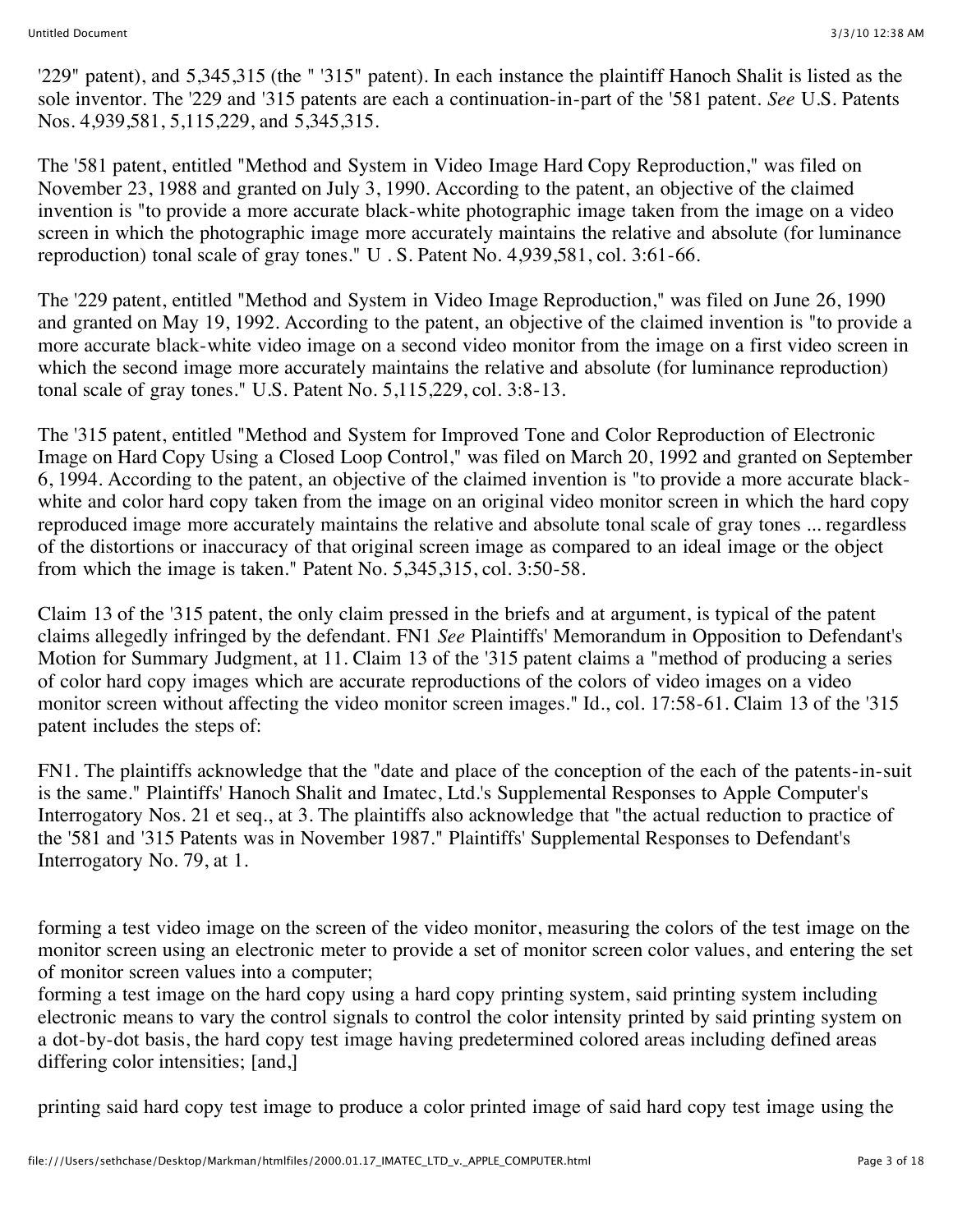same batch of hard copy color reproduction materials as will be thereafter used by the printing system to print the images from the video monitor; sensing the color differences on the hard copy test image using a photoelectric densitometer and entering the sensed color differences into the computer; comparing said entered hard copy color difference values with the set of monitor color values stored in computer memory; using the computer to calculate and generate a set of corrections to said control signals for each color value for each dot printed by said printing system based on the said comparison, and altering the colors printed by said printing system according to said set of computer produced corrections using the electronic means of said printing system.

## Id., cols. 17:63-18:25.

Under the heading "Summary of the Invention," the '315 patent provides further description of the claimed invention. According to this description, after the hard copy test pattern is printed, the hard copy test pattern is measured by a densitometer. The densitometer's output is then

entered into the computer. The computer, using its look-up table memory, will determine the required compensation on a dot-by-dot basis.... The computer memory includes a 'standard' set of density values corresponding to the luminance values for each tone. That 'standard' set is obtained by measuring the luminances on the original monitor screen using a spot photometer, of a tonal test pattern.... Those standard values are compared to the actual values, from the densitometer, to provide the required compensation.

Id., cols. 4:55-5:15. The comparison used to generate the "required compensation" is, according to the specifications, a subtractive function. *See* id., cols. 9/10:40-64 (stating that corrected pixel value is "obtained from" "calc. col. 7 minus 5"). The specifications also disclose that when the claimed invention is used to correct a color (as opposed to black-and-white) image, the three primary color components-red, green, and blue-are "separately corrected." Id., col. 15:62-63; *see also* id., figs. 8A-C.

The '315 patent discloses subject matter not previously disclosed in either the parent '581 patent or the '229 patent. In particular, the specification of the '315 patent discloses in detail the method by which color, as opposed to black-and-white, images are to be matched. *See* id. cols. 14:61-16:6, figs. 8A-C, 9; *see also* Defendant Apple Computer, Inc.'s Revised Supplemental Statement Pursuant to S.D.N.Y. Civ. R. 56.1(a), para.para. 51-52; Plaintiffs' Response to Defendant Apple Computer, Inc.'s Supplemental Statement Pursuant to S.D.N.Y. Civ. R. 56.1(a), para.para. 51-52; *compare* U.S. Patent No. 5,345,315, cols. 14:61- 16:6, figs. 8A-C, 9, *with* U.S. Patent No. 4,939,581, col. 11:15-35.

In order to obtain the patents-in-suit, Dr. Shalit was required by the United States Patent and Trademark Office ("PTO") to amend his claims and to distinguish his claimed invention from prior art. The PTO initially rejected what was to become the '581 patent on the grounds that the claimed invention was anticipated by U.S. Patent No. 4,757,334 (the "Volent" patent). *See* Rejection, Ser. No. 07/275,218 (Sept. 11, 1989), at 4-7. In response, Dr. Shalit amended his claim. Whereas his original application compared the density values of the hard copy test image with "predetermined numerical correction values," the amended application compared the density values of the hard copy test image with "monitor gray scale luminance values." Amendment, Ser. No. 07/275,218 (Dec. 5, 1989), at 3.

The PTO also initially rejected what was to become the '315 patent, citing among other grounds the prior art disclosed by U.S. Patent No. 4,794,460 (the "Shiota" patent). *See* Rejection, Ser. No. 07/855,619 (May 21, 1993), at 5. In response, Dr. Shalit distinguished his invention from the Shiota patent, noting that: (i) "Shiota compares his hard copy with a standard-not with the *monitor* gray scale luminance values"; (ii) "Shiota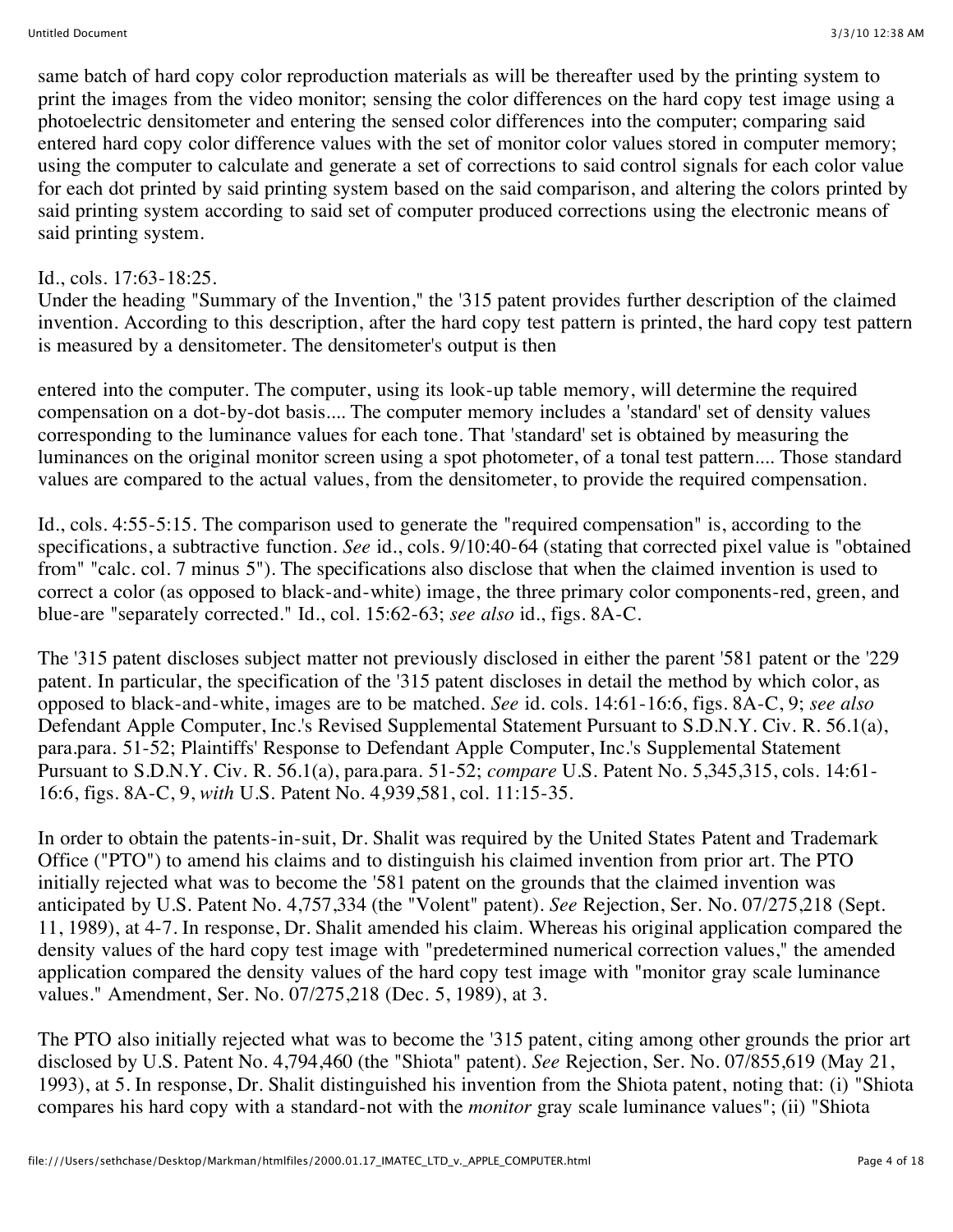points away from applicant's use of the monitor screen as the target-by using another standard for both the screen and the hard copy"; and, (iii) "applicant's system is completely objective, measurement alone determines the output of the system based on the absolute (not operator manipulated) constant image characteristics at the time of the monitor image (original) measurements." Amendment, Ser. No. 07/855,619 (Sept. 21, 1993), at 10, 14 (emphasis in original).

## **C.**

Prior to applying for the patents-in-suit, Dr. Shalit was employed by FONAR Corporation ("FONAR"), a manufacturer of magnetic resonance imaging ("MRI") equipment. Dr. Shalit began working for FONAR on June 29, 1987 as head of FONAR's Photographic Physics Department. *See* Letter from Jeanne F. Riviezzo, dated August 1, 1988. Dr. Shalit was an employee of FONAR until November 14, 1988, when he became president of Fonar Photographic Services, a service entity legally distinct from FONAR. *See* Letter from Carin Andersen Perez, dated December 3, 1988. After leaving FONAR's direct employ, Dr. Shalit remained a consultant to FONAR until December 26, 1989. *See* Letter from Carin Andersen Perez, dated September 26, 1989; Deposition of Dr. Hanoch Shalit ("Shalit Depo."), at 24.

FONAR hired Dr. Shalit to help FONAR develop a system that would produce an accurate photographic reproduction of an MRI-generated image as that image appeared on a video monitor. *See* Deposition of Anthony Giambalo ("Giambalo Depo."), at 48:5-13; *see also* Deposition of Dr. Raymond Damadian ("Damadian Depo."), at 10:6-25. While employed at FONAR, Dr. Shalit developed the "Perfect Image System." *See* Shalit Depo., at 24:7-16; *see also* Declaration of Hanoch Shalit, dated February 11, 1999, para. 9. According to literature produced by FONAR, the Perfect Image System was "designed to produce film images identical in tone reproduction to images displayed on your display system." Perfect Image System User Guide Supplement, at 1.

As a condition of his employment by FONAR, Dr. Shalit was required to enter an "Agreement with Respect to Assignment of Inventions and Confidential Information" ("Inventions Agreement"). The Inventions Agreement signed by Dr. Shalit provides as follows:

I agree to assign, and hereby do assign, to FONAR ... all my rights to inventions which I have made or conceived or which I may hereafter make or conceive, either solely or jointly with others, in the course of [my] employment [by FONAR], or with the use of the time, material or facilities of FONAR, or relating to any product, method, substance, machine, article of [ ] manufacture or improvements therein within the scope of the business of said FONAR....

Agreement with Respect to Assignment of Inventions and Confidential Information, dated April 29, 1987, at 5-6. By its terms, the Inventions Agreement excludes certain inventions from its reach, thereby leaving to Dr. Shalit the rights to those inventions. In particular, the Inventions Agreement excludes patents issued prior to Dr. Shalit's employment by FONAR and such inventions as Dr. Shalit listed in a blank space provided for the purpose. *See* id., at 6. In the space provided for the listing of excluded inventions, Dr. Shalit wrote: "photographic video recording for keeping records of video tape content." FN2 Id.

FN2. Although the last word of the handwritten exclusion is difficult to decipher, the parties agree that it is "content." In the same space, Dr. Shalit also wrote "single step laser printing." The parties agree that the latter exclusion has no bearing on this case.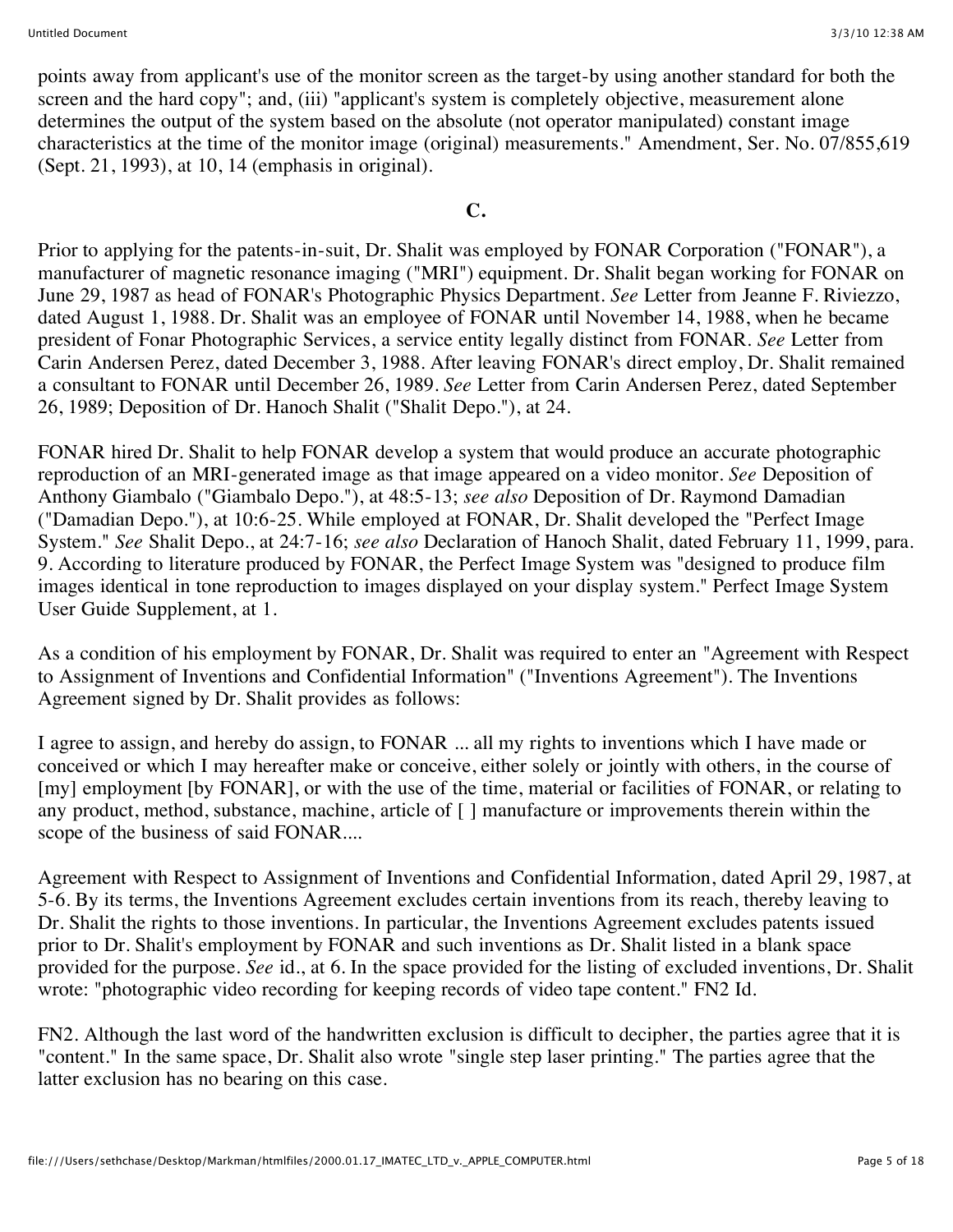The plaintiffs admit that the inventions claimed in the '581 and '315 patents were reduced to practice in November 1987, while Dr. Shalit was employed by FONAR. *See* Plaintiff's Supplemental Responses to Defendant's Interrogatory No. 79 ("Pl.Supp.Resp.Def.Inter.79"), at 1. The plaintiffs further admit that the inventions claimed in the '581 patent, and some of those claimed in the '315 patent, were reduced to practice at FONAR. *See* Plaintiffs Imatec Ltd. and Hanoch Shalit's Responses to Defendant Apple Computer, Inc.'s Third Set of Requests for Admission to Plaintiffs ("Pl.Resp.Def.3d Req.Ad."), para.para. 64, 66.

While he was a FONAR employee, Dr. Shalit wrote a "Summary Description of Invention" entitled "Optimum Tone, Luminance and Color Reproduction of an Object," which Dr. Shalit describes as a description of the three patents-in-suit. *See* Summary Description of Invention, dated November 8, 1987; Shalit Depo., 261:9-22. Dr. Shalit admits that he was "involved in writing" the patent applications that culminated in the '581, '229, and '315 patents while employed at FONAR, but he denies that the patents were written on behalf of FONAR. *See* Shalit Depo., 64:24-65:15. The '581 patent was filed on November 23, 1988, which is nine days after Dr. Shalit left FONAR's direct employment. *See* U.S. Patent No. 4,939,581.

## **D.**

Plaintiff Imatec, Ltd. is a Delaware corporation with its principal place of business in New York. Complaint para. 1. Dr. Shalit has been Imatec's president and chairman since Imatec's founding. *See* Shalit Depo., at 110. In 1994, Dr. Shalit assigned his rights in the '581 patent and in any continuation-in-part of the '581 patent to Imatec. *See* Assignment, dated February 16, 1994. In 1995, Imatec reassigned its rights in the '581, '229, and '315 patents back to Dr. Shalit in exchange for \$1 and an exclusive licensing agreement. *See* Assignment, dated July 10, 1995; Exclusive License Agreement, made as of June 25, 1995.

## **E.**

The defendant, Apple Computer, Inc., manufactures and sells the accused technology, ColorSync. ColorSync is software that is "used as part of a color management system to match color images on various peripheral devices (e.g., scanners, monitors, printers) connected to a computer." Declaration of Steve Swen, dated April 12, 1999 ("Swen Decl."), para. 5; *see also* Complaint, para. 10. ColorSync is incorporated into Apple's operating system, which is in turn sold separately or in conjunction with an Apple computer. *See* Swen Decl., para. 6.

ColorSync employs so-called "device profiles," which "are computer files of data that contain information about a device's color capability." Id., para. 9. These device profiles "correlate device-dependent control levels of an imaging device to an objective, three-dimensional, device-independent color space." Defendant Apple Computer, Inc.'s Revised Supplemental Statement Pursuant to S.D.N.Y. Civ. R. 56.1(a), para. 15; *see also* id., para.para. 11-14; Plaintiffs' Response to Defendant Apple Computer, Inc.'s Supplemental Statement Pursuant to S.D.N.Y. Civ. R. 56.1(a), para.para. 11-14, 15; Stone Decl., para.para. 72-73; Swen Decl. para.para. 16-19. That is to say, device profiles enable the translation of the device-dependent RGB or CYMK values associated with a given electronic output device to and from device-independent values such as those defined by the CIE XYZ color space.

ColorSync is shipped with "default" device profiles. Swen Decl., para. 12. A default device profile "provides color information for a device *model,* not for a particular device." Id. (emphasis in original). Default device profiles, at least those for computer monitors, are usually generated from "the manufacturer's specification,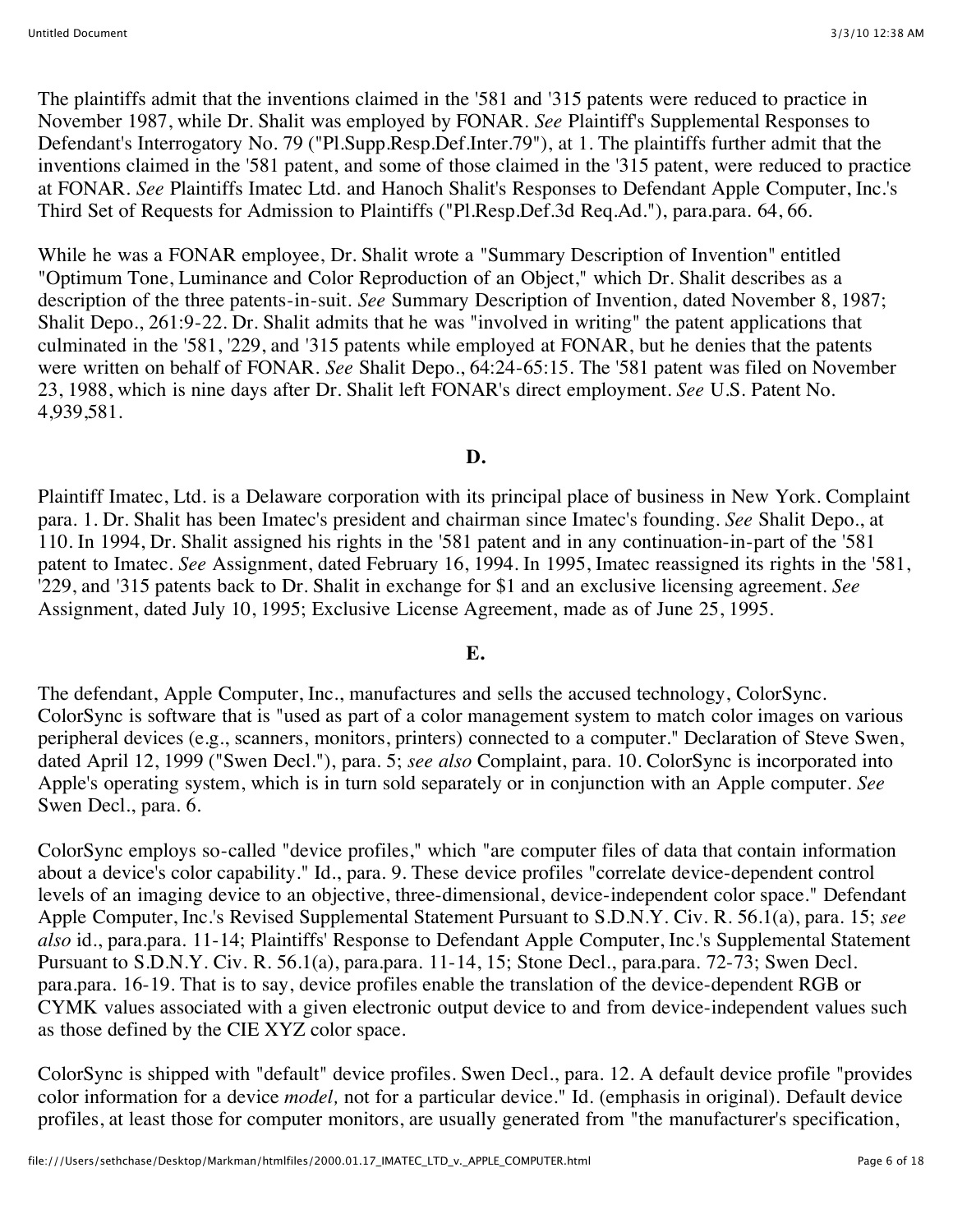not from measurement." Id., para. 25. However, a ColorSync user can also create device profiles using third party measurement instruments. Id., para.para. 13-14. When a user creates a device profile for a monitor by making actual measurements of a particular device, the "measurements are not input into a monitor profile directly but instead are subject to transformations and normalizations." Id., para. 26.

Although device profiles enable the translation of device-dependent values into and out of deviceindependent color space, the actual translation is performed by a so-called Color Matching Module ("CMM") that is embedded within ColorSync. *See* id., para.para. 8-9, 28. Using the information that is contained within the device profile of the output device displaying the source image, the CMM translates that device's device-dependent representation of the image into a device-independent representation of the image. Then, using the information that is contained within the device profile of the destination output device, the CMM translates the device-independent representation of the image into a representation expressed in terms of the device-dependent values of the destination output device. *See* id., para. 28.

ColorSync is designed such that "all components of a color in a picture (e.g., RGB, CMYK)" are transformed simultaneously, not separately. Id., para. 24; *see also* Stone Decl., para. 69. By allowing users to select from among alternative "rendering intents," ColorSync permits a user to subjectively control how a given source image will ultimately appear when displayed on an electronic output device. *See* Swen Decl., para. 29.

## **II.**

## **A.**

The defendant, Apple, moves to dismiss the action on the grounds that the plaintiffs lack standing. As the United States Court of Appeals for the Federal Circuit has stated, "[t]he question of standing to sue is a jurisdictional one." Rite-Hite Corp. v. Kelley Co., 56 F.3d 1538, 1551 (Fed.Cir.1995). *See also* In re Gucci, 126 F.3d 380, 387-88 (2d Cir.1997) ( "Whether a claimant has standing is 'the threshold question in every federal case, determining the power of the court to entertain the suit.' ") (quoting Warth v. Seldin, 422 U.S. 490, 498, 95 S.Ct. 2197, 45 L.Ed.2d 343 (1975)). Because it is they who seek to invoke federal jurisdiction, the plaintiffs bear the burden of establishing standing. *See* Lujan v. Defenders of Wildlife, 504 U.S. 555, 561, 112 S.Ct. 2130, 119 L.Ed.2d 351 (1992); *see also* Jaghory v. New York State Dept. of Educ., 131 F.3d 326, 329 (2nd Cir.1997) ("The party seeking to invoke the jurisdiction of the court bears the burden of establishing that he has met the requirements of standing."); Ortho Pharmaceutical Corp. v. Genetics Institute, Inc., 52 F.3d 1026, 1032-33 (Fed.Cir.1995).

[1] In general, the district court must accept the allegations contained in the complaint as true for purposes of deciding a motion to dismiss. *See* Cohen v. Koenig, 25 F.3d 1168, 1172-73 (2d Cir.1994). When a motion to dismiss challenges the court's jurisdiction, however, the district court may look beyond the allegations of the complaint. "Fact-finding is proper when considering a motion to dismiss where the jurisdictional facts in the complaint ... are challenged." Moyer v. United States, 190 F.3d 1314, 1318 (Fed.Cir.1999). *See also* Reynolds v. Army and Air Force Exch. Serv., 846 F.2d 746, 747 (Fed.Cir.1988) ("If a motion to dismiss for lack of subject matter jurisdiction ... challenges the truth of the jurisdictional facts alleged in the complaint, the district court may consider relevant evidence in order to resolve the factual dispute."). Indeed, the district court may be required to consider evidence outside the complaint when a party challenges the court's jurisdiction. The Court of Appeals for the Second Circuit has recently stated that "[w]here jurisdictional facts are placed in dispute, the court has the power and obligation to decide issues of fact by reference to evidence outside the pleadings, such as affidavits." LeBlanc v.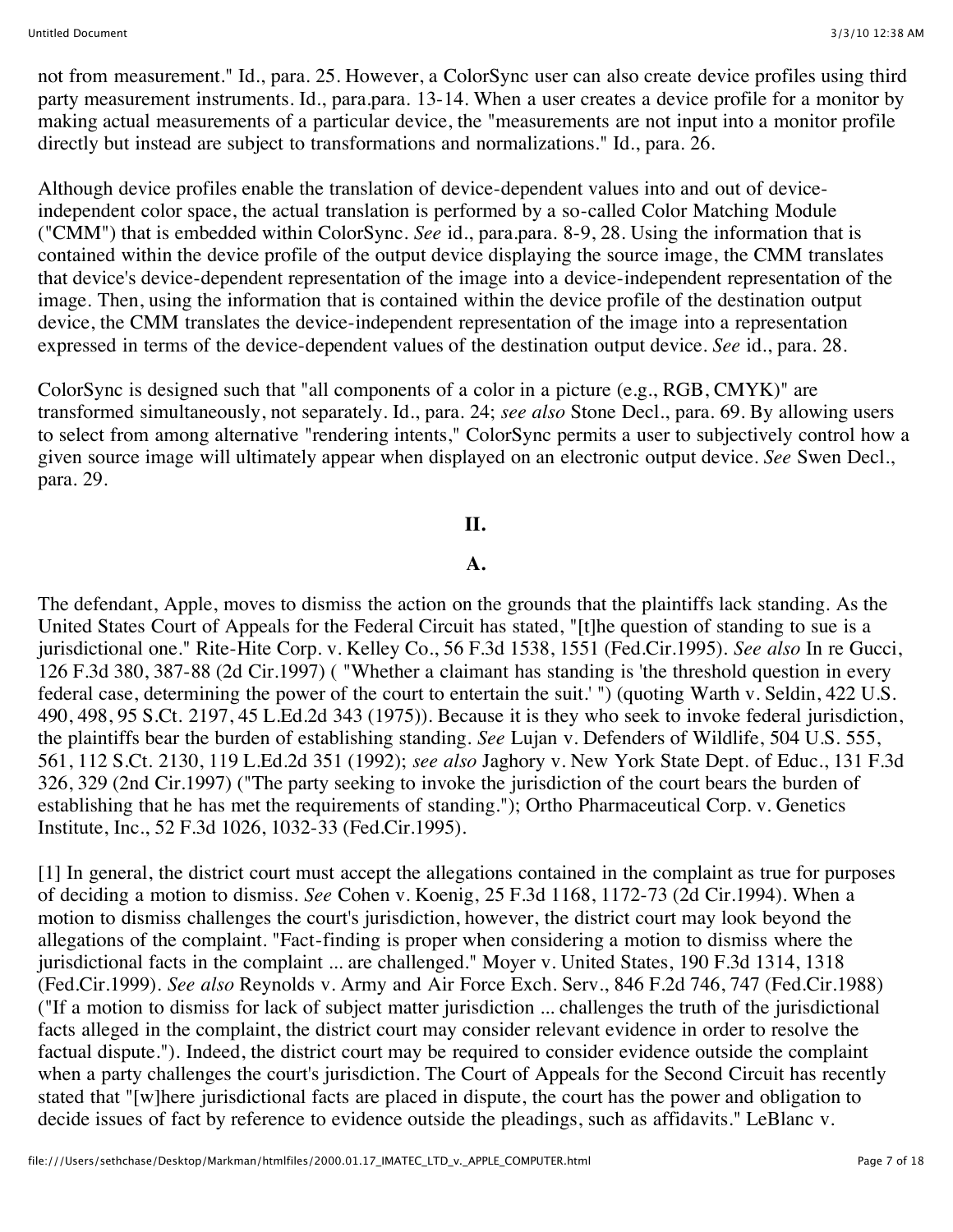Cleveland, 198 F.3d 353, 355 (2d Cir.1999). *See also* Filetech S.A. v. France Telecom S.A., 157 F.3d 922, 932 (2d Cir.1998) ("In view of the foregoing factual disputes, it was error for the district court to accept the mere allegations of the complaint as a basis for finding subject matter jurisdiction.").

[2] Regardless of whether such fact-finding is obligatory or merely permissible, it is clear that the district court "may dismiss a facially sufficient complaint for lack of subject-matter jurisdiction if the court finds, based on affidavits or other evidence outside the complaint, that the asserted basis for federal jurisdiction is not sufficient." RAD Data Communications, Inc. v. Patton Electronics Co., 882 F.Supp. 351, 352 (S.D.N.Y.1995) (dismissing patent infringement action on grounds that plaintiff did not have legal title to patent-in-suit at time of alleged infringement).

[3] Under certain limited circumstances, not alleged to be present here, the exclusive licensee of a patent may have standing to bring an infringement action. *See* Textile Productions, Inc. v. Mead Corp., 134 F.3d 1481, 1483 (Fed.Cir.1998). In general, however, only the owner of a patent has standing to sue for infringement of the patent. *See* Rite-Hite, 56 F.3d at 1551 ("Generally, one seeking money damages for patent infringement must have held legal title to the patent at the time of the infringement."); *see also* Arachnid, Inc. v. Merit Industries, Inc., 939 F.2d 1574, 1579 (Fed.Cir.1991). Thus, to establish standing, the plaintiffs must demonstrate that Dr. Shalit or Imatec hold title to the patents-in-suit.

[4] The present assignment of a future invention divests the inventor-assignor of ownership of the invention and automatically vests ownership of the invention, when invented, in the assignee. *See* FilmTec Corp. v. Allied-Signal, Inc., 939 F.2d 1568, 1573 (Fed.Cir.1991) (where contract grants rights in any future inventions to assignee, "[o]rdinarily, no further act would be required once an invention came into being" because "the transfer of title would occur by operation of law"); *cf.* Arachnid, 939 F.2d at 1580-81 (distinguishing between present assignment of expectant interest in future invention and mere promise to assign rights in future invention).

[5] Once an inventor has assigned the rights in a future invention, neither the inventor nor a subsequent assignee of the inventor has standing to sue for infringement of a patent arising from the assigned invention. In *FilmTec,* the plaintiff, who was suing for patent infringement, had been assigned the rights in the patent by the inventor. The inventor had, however, been employed by a third party at or near the time of the invention. It was, on the record before the court, unclear whether the inventor had, prior to his invention (and prior to his assignment of his rights therein to the plaintiff), already assigned the rights in his invention to his employer. Although the case was remanded for further fact-finding, the court held that "if [the employee-inventor] granted [the employer] rights in inventions made during his employ, and if the subject matter of the [patent-in-suit] was invented by [the employee-inventor] during his employ with [the employer], then [the employee-inventor] had nothing to give to [the plaintiff] and his purported assignment to [the plaintiff] is a nullity." *See* FilmTec, 939 F.2d at 1572. Were that the case, the court concluded, the plaintiff "would lack both title to the [patent-in-suit] and standing to bring the present action." FN3 *Id.*

FN3. The plaintiffs attempt to distinguish *FilmTec* on the grounds that there was an allegation that the inventor's employer had granted to the Government rights in any future invention. However, that was not the determinative issue in the case. As the Court of Appeals explained: "[T]he issue here is not whether title lies in the Government or some other third party; it is rather whether [the plaintiff] has made a sufficient showing to establish reasonable likelihood of success on the merits, which includes a showing that title to the patent and the rights thereunder are in [the plaintiff]." FilmTec, 939 F.2d at 1573.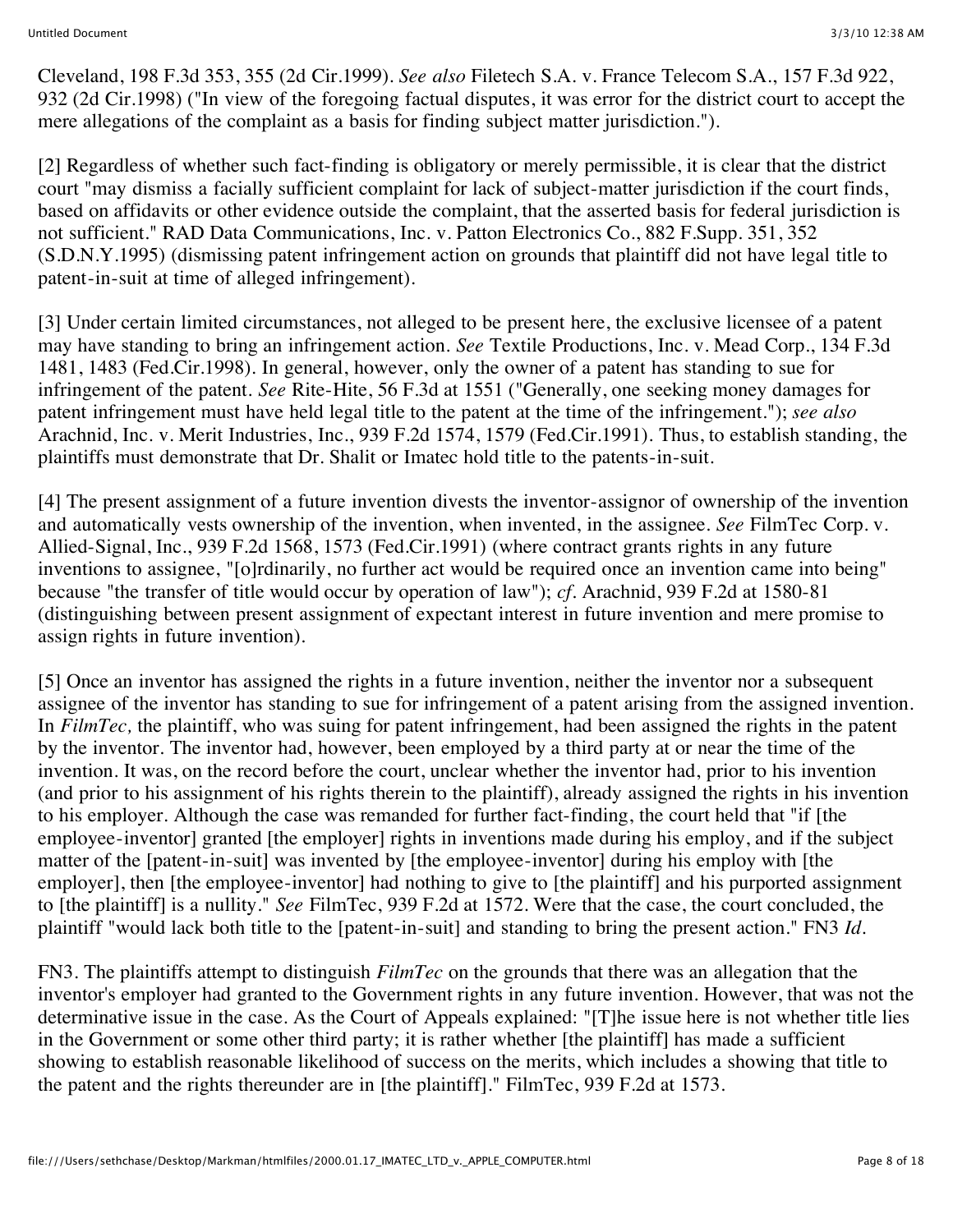The plaintiffs' effort to distinguish *FilmTec* on the basis of FilmTec Corp. v. Hydranautics, 982 F.2d 1546 (Fed.Cir.1992) ( *"Hydranautics"*), is also misplaced. The *Hydranautics* Court held that the plaintiff could not maintain its infringement action because, on the facts of the case, ownership of the claimed invention rested with the United States Government, not the plaintiff. The court found that the claimed invention had been conceived while the inventor was employed by an entity under contract to the Government. The contract, governed by particular federal statutes, assigned all rights to inventions conceived in the course of the contract to the Government. The inventor's subsequent assignment of the invention to the plaintiff was therefore ineffective. *Hydranautics* neither calls the *FilmTec* rule into question nor limits its application to situations involving assignments to the Government.

Similarly, the history of *FilmTec* after remand and another appeal does not change the law as explained in the original *FilmTec* decision. The subsequent opinion by the Court of Appeals has been designated as not citable as precedent.

#### **B.**

[6] Apple contends that title to the patents-in-suit rests with FONAR, and that the plaintiffs therefore lack standing to bring this action. There can be no doubt that the Inventions Agreement between Dr. Shalit and FONAR constituted a present assignment by Dr. Shalit to FONAR of future inventions. The agreement states: "I agree to assign, and hereby do assign, to FONAR ... all my rights to inventions which I have made or conceived or which I may hereafter make or conceive...." Inventions Agreement, at 5. This language is that of a present assignment, not of a mere promise to assign. The rights to any invention covered by the Inventions Agreement therefore vested in FONAR rather than Dr. Shalit, and neither Dr. Shalit nor Imatec, as a subsequent assignee, has standing to enforce a patent that arises from a covered invention. *See* FilmTec, 939 F.2d at 1572-73. Thus, whether the plaintiffs have standing depends upon whether the patentsin-suit are subject to the Inventions Agreement.

[7] The Inventions Agreement covers: all inventions "made or conceived or which [Shalit] may hereafter make or conceive ... in the course of [Shalit's] employment [by FONAR];" all inventions made or conceived "with the use of the time, material or facilities of FONAR;" and all inventions "relating to any product, method, substance, machine, article of [ ] manufacture or improvements therein within the scope of the business of said FONAR." Inventions Agreement, at 5-6. There is no dispute that the '581 patent relates precisely to the work for which Dr. Shalit was hired by FONAR. *See* Damadian Depo., 34:14-16; Giambalvo Depo., 48:5-13; Shalit Depo., 47:22-49:10, 247:20-25, 256:12-18; *Imatec, Ltd. v. Apple Computer, Inc.,* No. 98 Civ. 1058, Hearing, at 8 (S.D.N.Y. December 16, 1999). Nor is there any dispute that the '581 and '315 patents were reduced to practice while Dr. Shalit was a FONAR employee. *See* Pl. Supp. Resp. Def. Inter. 79, at 1. Moreover, Dr. Shalit acknowledges that the invention protected by the '581 patent was reduced to practice at FONAR with the assistance of another FONAR employee. *See* Pl. Resp. Def.3d Req. Ad., para. 64; Shalit Depo., 24:7-20, 47:7-48:22. Thus, because it was made in the course of Dr. Shalit's employment by FONAR, at FONAR, and with the assistance of another FONAR employee, and because it is within the scope of FONAR's business, there can be no doubt that the invention described in the '581 patent is covered by the Inventions Agreement. Similarly, it is clear that the invention described in the '315 patent is also covered by the Inventions Agreement: The invention described in the '315 patent, which is a continuation-in-part of the '581 patent, was reduced to practice while Dr. Shalit was employed at FONAR and relates to improvements in a product within the scope of FONAR's business. The '229 patent, which is also a continuation-in-part of the '581 patent and also relates to improvements in the products and methods that were within the scope of FONAR's business, is likewise covered by the Inventions Agreement.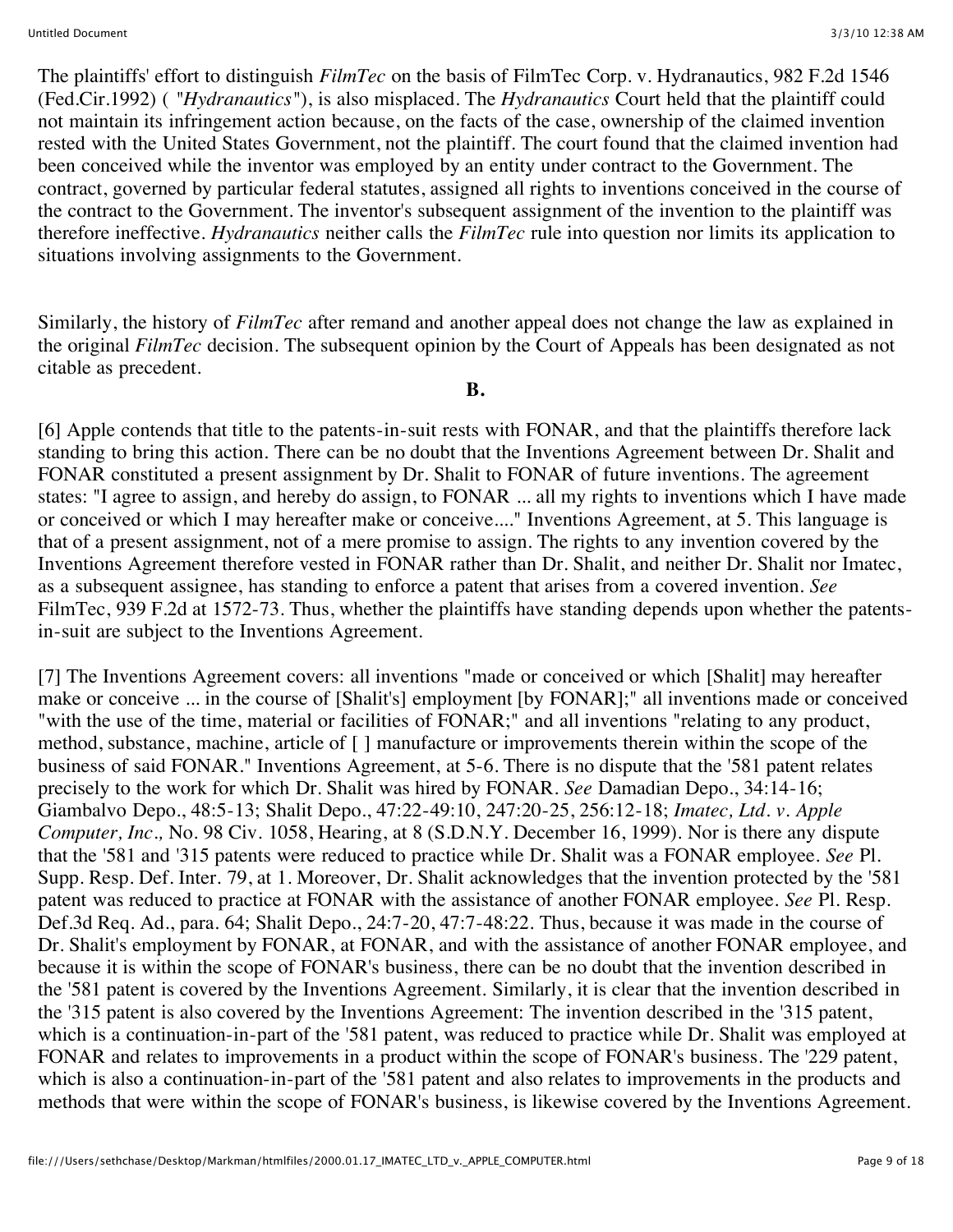[8] The inventions described in the patents-in-suit are thus plainly within the scope of the terms of the Inventions Agreement. The plaintiffs argue, however, that the inventions are in fact exempt from the Inventions Agreement by virtue of the handwritten exclusion of "photographic video recording for keeping records of video tape content." Inventions Agreement, at 6. This exclusion, however, does not describe the inventions covered by the patents-in-suit. On its face, the exclusion applies to keeping records of video tape content. The patents-in-suit are neither about record keeping nor about video tape content. Rather, the patents make clear that they concern a method and system for the accurate reproduction of the tone and luminance of a monitor display. Dr. Shalit's employer testified that he would not have excluded from the Inventions Agreement the very work that Dr. Shalit was hired to perform, which is in fact the subject of the patents-in-suit. *See* Damedian Depo., 11:2-9, 14:13-24. It is, however, unnecessary to rely on this testimony because the plain language of the exclusion does not cover the patents-in-suit.

The patents-in-suit make only passing reference to video tape content. The inventions described by the patents-in-suit match a hard copy reproduction ('581 and '315) or a secondary monitor image ('229) to an image on a primary monitor. The source of the primary image may or may not be video tape. FN4 *See* U.S. Patent No. 4,939,581, col. 4:47-49 ("The system, in one embodiment, uses a video source, such as a computer graphics output, VCR or video camera to produce an image on a CRT monitor."); *see also* U.S. Patent No. 5,115,229, col. 3:63-66; U.S. Patent No. 5,345,315, col. 4:48-50. But even where video tape is the source of the video image on the primary monitor, each patent-in-suit is concerned with matching a hard copy reproduction or secondary monitor image to the image on the primary monitor, not to the underlying source of the primary monitor image. Thus, in substantially the same language, every asserted claim involves a system for producing either "accurate tone reproductions of the luminance ratios of the video images on a video monitor" or "accurate reproductions of the colors of video images on a video monitor screen." *See, e.g.,* U .S. Patent Nos. 4,939,581, col. 13:3-6; 5,345,315, col. 17:58-61.

FN4. Indeed, although each patent-in-suit describes (under the heading "Background of Invention") various situations in which the claimed invention is applicable, none mentions record keeping of video tape content as such a situation. *See* U.S. Patent Nos. 4,939,581, col. 1:12-44; 5,115,229, col. 1:19-40; 5,345,315, col. 1:22-56. That the nature of the video source is irrelevant to the claimed inventions is underscored by the fact that: (i) the diagrams accompanying the patents refer only to a generic "video source," without specifying the nature of that video source; and, (ii) the detailed descriptions of the inventions make no reference to the video source at all. *See* U.S. Patent Nos. 4,939,581, figs. 1, 3, col. 5:64-9:47; 5,115,229, figs. 1A-B, col. 5:19-8:38; 5,345,315, figs. 1, 3, 9, col. 6:34-11:28.

Under the heading "Objectives and Features of the Invention," the '315 patent states:

It is an objective of the present invention to provide a more accurate black-white and color hard copy taken from the image on an original video monitor screen in which the hard copy reproduced image more accurately maintains the relative and absolute tonal scale of gray tones as in the original video screen [ ] *regardless of the distortions or inaccuracy of that original screen image as compared to an ideal image or the object from which the image is taken.*

U.S. Patent No. 5,345,315, col. 3:50-58 (emphasis added). The italicized passage makes clear that the patented invention matches an output image to the image displayed on a monitor rather than to the underlying source of the monitor display. The inventions described in the patents-in-suit, to the extent they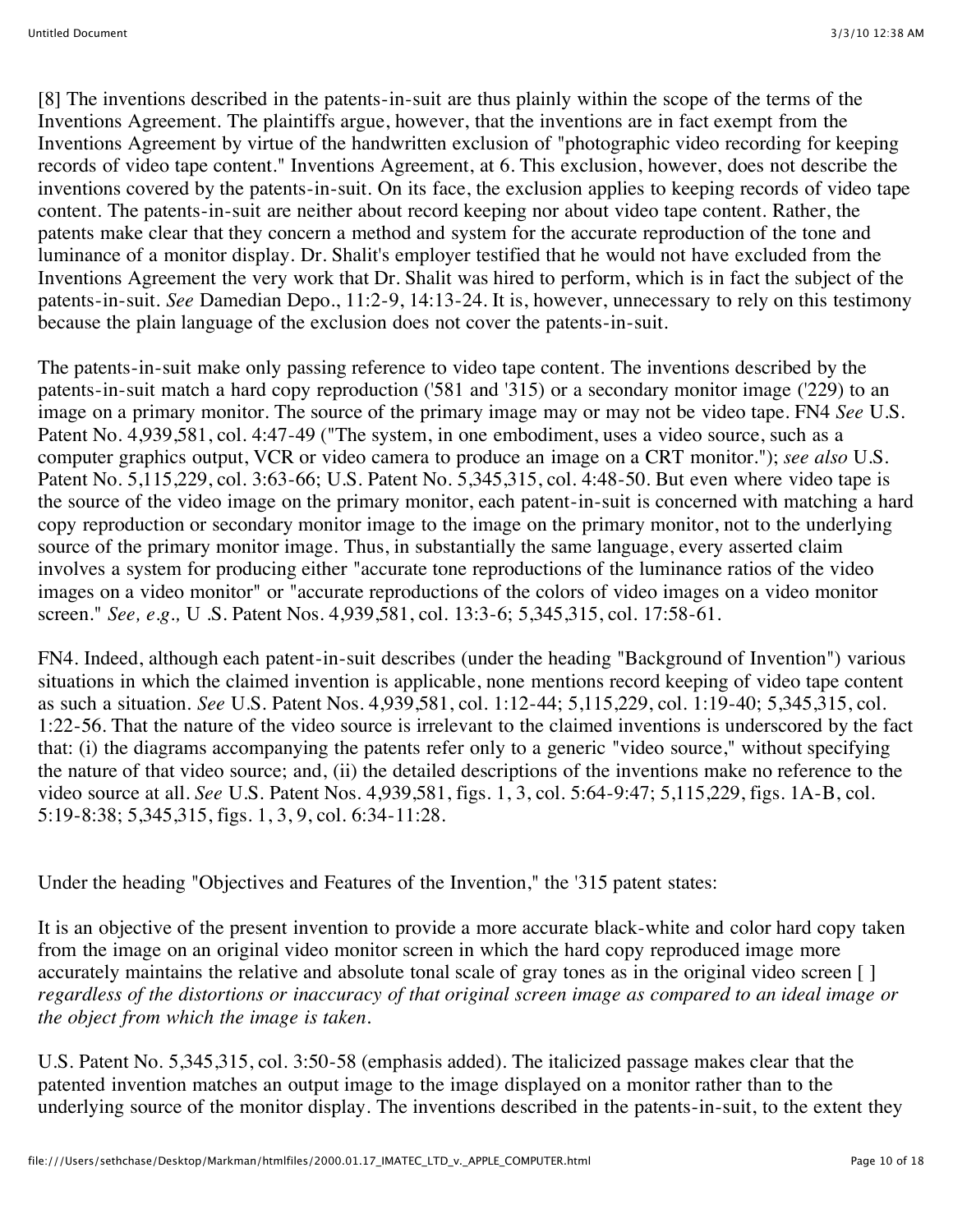involve record keeping at all, involve keeping records of monitor displays, not of video tape content.

[9] [10] Because the inventions described in the patents-in-suit do not involve "keeping records of video tape content," they do not fall under the exclusion to the Inventions Agreement between Dr. Shalit and FONAR. The inventions described in the patents-in-suit, therefore, fall under the Inventions Agreement and are not excluded from it, and all rights in the inventions were assigned by Dr. Shalit to FONAR in the Inventions Agreement. Because Dr. Shalit assigned his rights in the inventions to FONAR, neither he nor Imatec, which claims its rights through Dr. Shalit, have standing to maintain the current infringement action. *See* FilmTec, 939 F.2d at 1572-73.FN5

FN5. The plaintiffs also assert that the defense of lack of standing is barred by the statute of limitations. That argument has no merit. First, the defendant asserts a defense of lack of standing because the plaintiffs have no legal title to the patents-in-suit. The plaintiffs cite no viable authority for the proposition that such a defense is limited by any statute of limitations; a statute of limitations generally applies to claims and counterclaims, not to a defense of lack of standing. The issue of any limitations on FONAR's rights to the patents should be decided in a suit in which FONAR sought to assert its rights to any inventions that Dr. Shalit assigned to it. Second, FONAR's rights have not in fact lapsed since there is no allegation that FONAR has exercised its rights to require Dr. Shalit to execute the necessary documents to obtain the patents. The statute of limitations on FONAR's rights would only begin to run at that point if Dr. Shalit refused to assign the patents. *See* Goldwasser v. Smith Corona Corp., 817 F.Supp. 263, 271-72 (D.Conn.1993), *aff'd* 26 F.3d 137 (Fed.Cir.1994).

## **III.**

## **A.**

[11] Even if the plaintiffs had standing, the defendant is still entitled to summary judgment dismissing the action on the ground that the defendant's system does not infringe the asserted claims. Infringement analysis is a two-step process: "The first step is determining the meaning and scope of the patent claims asserted to be infringed. The second step is comparing the properly construed claims to the device accused of infringing." Markman v. Westview Instruments, Inc., 52 F.3d 967, 976 (Fed.Cir.1995) (en banc) (citation omitted), *aff'd* 517 U.S. 370, 116 S.Ct. 1384, 134 L.Ed.2d 577 (1996).

[12] [13] [14] [15] Claim construction, the first step in infringement analysis, is a matter of law. "The interpretation and construction of patent claims, which define the scope of the patentee's rights under the patent, is a matter of law exclusively for the court." Id., at 970-71. When the court interprets a patent, "[c]laims are to be read and construed in light of the specification and the prosecution history of the patent." ACS Hosp. Systems, Inc. v. Montefiore Hosp., 732 F.2d 1572, 1577 (Fed.Cir.1984). *See also* Markman, 52 F.3d at 980. When possible, claims should be construed in a manner that sustains their validity. *See* ACS Hosp. Systems, 732 F.2d at 1577. In particular, "claims should be read in a way that avoids ensnaring prior art if it is possible to do so." Harris Corp. v. IXYS Corp., 114 F.3d 1149, 1153 (Fed.Cir.1997). When construing a patent claim, a court may consider extrinsic evidence, including "expert and inventor testimony, dictionaries, and learned treatises," so that the court may come " 'to a correct conclusion' as to the 'true meaning of the language employed' in the patent." Markman, 52 F.3d at 980 (quoting Seymour v. Osborne, 78 U.S. (11 Wall.) 516, 546, 20 L.Ed. 33 (1870)).

[16] The plaintiffs allege that the defendant is liable for patent infringement under several theories. First, the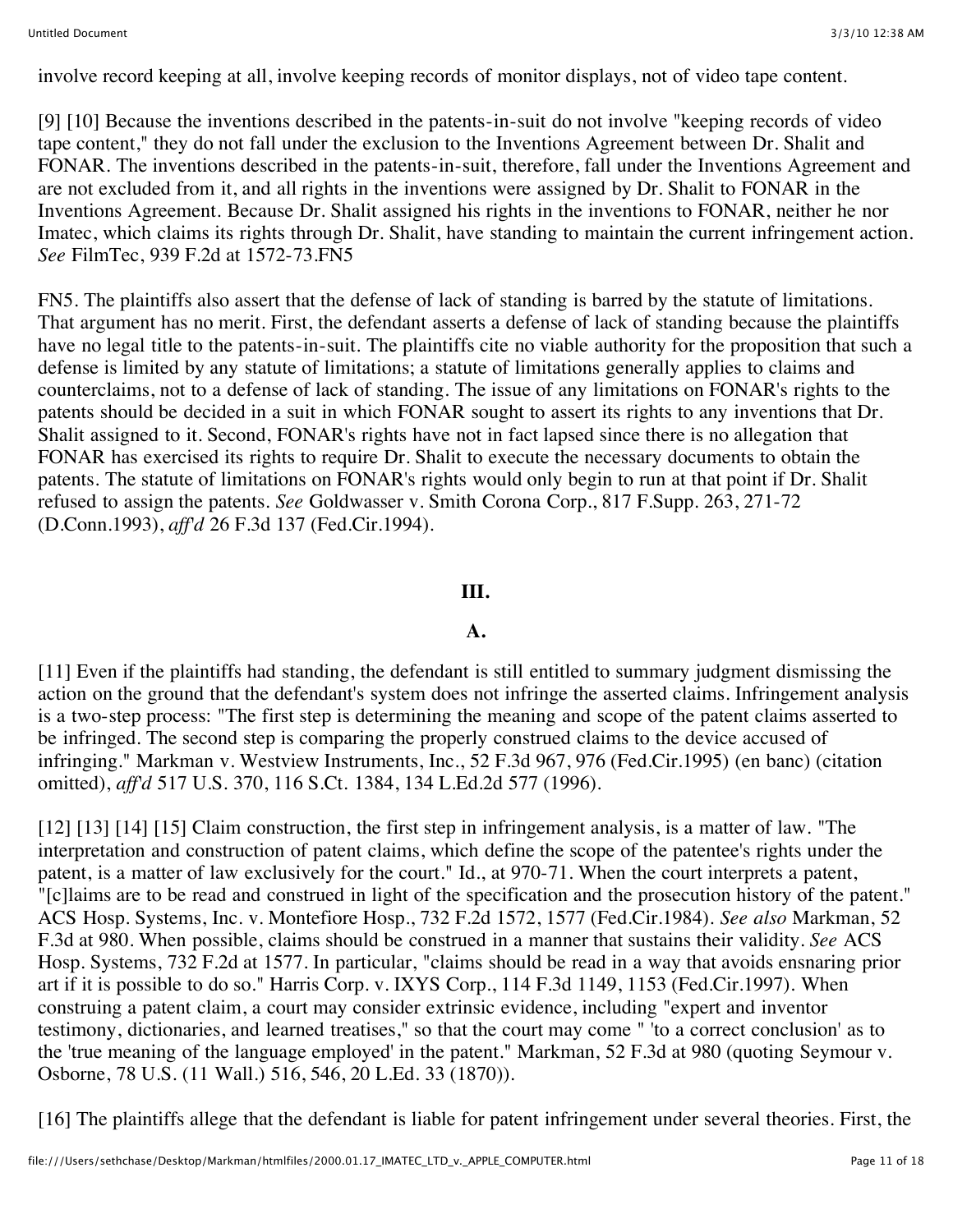plaintiffs allege that the defendant has directly infringed the patents at issue. Direct infringement is barred by 35 U.S.C. s. 271(a), which provides that "whoever without authority makes, uses, offers to sell, or sells any patented invention, within the United States ... during the term of the patent therefor, infringes the patent." To be liable for literal, direct infringement, a defendant must duplicate each element of a patent claim exactly. "Literal infringement requires that the accused device contain each limitation of the claim exactly; any deviation from the claim precludes a finding of literal infringement." Litton Systems, Inc. v. Honeywell, Inc., 140 F.3d 1449, 1454 (Fed.Cir.1998). *See also* Johnston v. IVAC Corp., 885 F.2d 1574, 1580 (Fed.Cir.1989) ("Where a claim does not read on an accused device exactly, there can be no literal infringement.").

[17] [18] [19] In the alternative, the plaintiffs rely on the judicially created "doctrine of equivalents." "A device that does not literally infringe a claim may nonetheless infringe under the doctrine of equivalents if every element in the claim is literally or equivalently present in the accused device." Sage Products, Inc. v. Devon Industries, Inc., 126 F.3d 1420, 1423 (Fed.Cir.1997) (citing Pennwalt Corp. v. Durand-Wayland,,,,,,, Inc., 833 F.2d 931, 934-35 (Fed.Cir.1987) (en banc)). To infringe under the doctrine of equivalents, the accused device must "contain each limitation of the claim or its equivalent." Overhead Door Corp. v. Chamberlain Group, Inc., 194 F.3d 1261, 1269 (Fed.Cir.1999) (citing Warner-Jenkinson Co. v. Hilton Davis Chem. Co., 520 U.S. 17, 40, 117 S.Ct. 1040, 137 L.Ed.2d 146 (1997)). "An element in the accused product is equivalent to a claim element if the differences between the two are 'insubstantial' to one of ordinary skill in the art." Id., 194 F.3d at 1269 (quoting Warner-Jenkinson, 520 U.S. at 39-40, 117 S.Ct. 1040).

[20] [21] In order that patents retain their public notice function, certain limits have been placed on the doctrine of equivalents. *See* K-2 Corp. v. Salomon S.A., 191 F.3d 1356, 1366-67 (Fed.Cir.1999); Sextant Avionique, S.A. v. Analog Devices, Inc., 172 F.3d 817, 831 (Fed.Cir.1999); Ethicon Endo-Surgery, Inc. v. U.S. Surgical Corp., 149 F.3d 1309, 1316 (Fed.Cir.1998). Thus, under the so-called "all-elements" rule, "the doctrine of equivalents must be applied to individual elements of the claim, not to the invention as a whole." Warner-Jenkinson, 520 U.S. at 29, 117 S.Ct. 1040. Similarly, the concept of prosecution history estoppel limits the range of possible equivalents. "Prosecution history estoppel prevents operation of the doctrine of equivalents from expanding a claim limitation to include subject matter surrendered during the patent's prosecution." Elkay Mfg. Co. v. Ebco Mfg. Co., 192 F.3d 973, 981 (Fed.Cir.1999).

[22] By force of prosecution history estoppel, "a patentee is estopped from recovering through equivalency that which was deemed unpatentable in view of the prior art." Pall Corp. v. Micron Separations, Inc., 66 F.3d 1211, 1219 (Fed.Cir.1995). "In other words," the Court of Appeals has explained,

when an applicant, in response to an examiner's prior art rejection, amends a claim by substituting one limitation for another, the applicant cannot later assert that the original limitation is an equivalent of the substituted limitation. Thus, the doctrine prevents the applicant from completely recapturing the subject matter rejected by the examiner. In addition, when an applicant narrows a claim element in the face of an examiner's rejection based on the prior art, the doctrine estops the applicant from later asserting that the claim covers, through the doctrine of equivalents, features that the applicant amended his claim to avoid.... In addition, ... an applicant's arguments may constitute a clear and unmistakable surrender of subject matter. Such arguments preclude recapture of that subject matter.

Litton Systems, 140 F.3d at 1462. "Whether estoppel applies is a question of law." Wang Laboratories, Inc. v. Mitsubishi Electronics America, Inc., 103 F.3d 1571, 1578 (Fed.Cir.1997).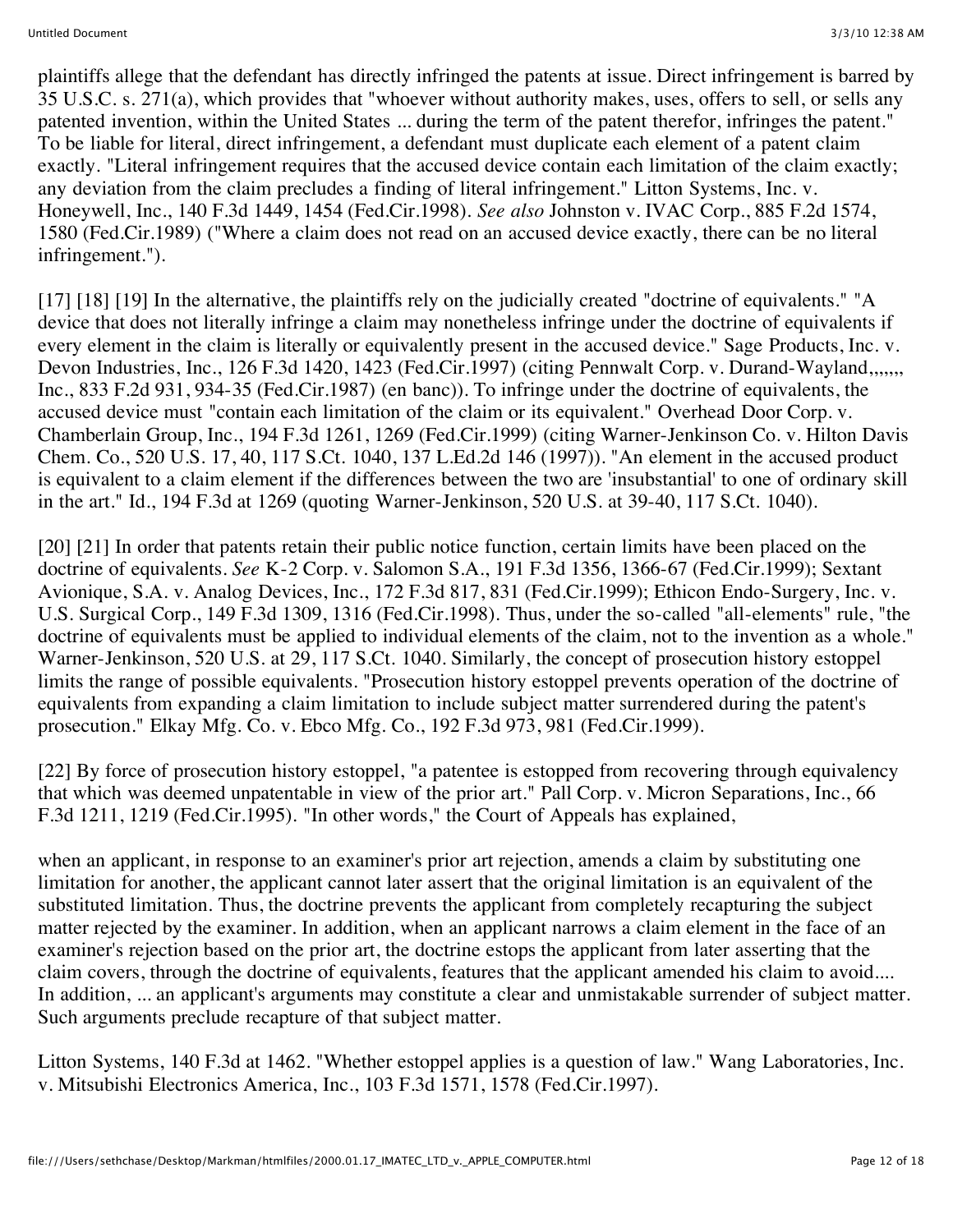[23] The plaintiffs also allege contributory infringement. *See* 35 U.S.C. s. 271(c). But, direct infringement, whether literal or by equivalence, must be proven before a defendant can be held liable for contributory infringement or inducement to infringe. "Absent direct infringement of the patent claims, there can be neither contributory infringement, nor inducement of infringement." Met-Coil Systems Corp. v. Korners Unlimited, Inc., 803 F.2d 684, 687 (Fed.Cir.1986) (citations omitted). *See also* Carborundum Co. v. Molten Metal Equipment Innovations, Inc., 72 F.3d 872, 876 n. 4 (Fed.Cir.1995).

[24] [25] [26] Because prior art can invalidate a patent, *see* 35 U.S.C. s. 102, the date on which a patent application is filed can be a significant fact in determining the validity of a patent. Where an application is a continuation-in-part ("CIP") of an earlier application, some claims in the CIP application may receive different effective filing dates than other claims therein because the CIP application may contain additional matter not disclosed in the prior application. *See* Augustine Medical, Inc. v. Gaymar Industries, Inc., 181 F.3d 1291, 1302 (Fed.Cir.1999). "Subject matter that arises for the first time in the CIP application does not receive the benefit of the filing date of the parent application ." *Id.* When judging whether subject matter was sufficiently disclosed in the parent application such that a claim contained in an CIP application is entitled to the filing date of the parent application, "[t]he fact finder must determine if one skilled in the art, reading the original specification, would immediately discern the limitation at issue in the parent" application. Waldemar Link v. Osteonics Corp., 32 F.3d 556, 558 (Fed.Cir.1994).

Summary judgment may not be granted unless "the pleadings, depositions, answers to interrogatories, and admissions on file, together with the affidavits, if any, show that there is no genuine issue as to any material fact and that the moving party is entitled to a judgment as a matter of law." Fed.R.Civ.P. 56(c); *see also* Celotex Corp. v. Catrett, 477 U.S. 317, 322, 106 S.Ct. 2548, 91 L.Ed.2d 265 (1986); Anderson v. Liberty Lobby, Inc., 477 U.S. 242, 247-48, 106 S.Ct. 2505, 91 L.Ed.2d 202 (1986); University of Colorado Foundation, Inc. v. American Cyanamid Co., 196 F.3d 1366 (Fed.Cir.1999); Gallo v. Prudential Residential Servs., Ltd. Partnership, 22 F.3d 1219, 1223 (2d Cir.1994). In determining whether summary judgment is appropriate, a court must resolve all ambiguities and draw all reasonable inferences against the moving party. *See* Matsushita Elec. Indus. Co., Ltd. v. Zenith Radio Corp., 475 U.S. 574, 587, 106 S.Ct. 1348, 89 L.Ed.2d 538 (1986) (citing United States v. Diebold, Inc., 369 U.S. 654, 655, 82 S.Ct. 993, 8 L.Ed.2d 176 (1962)); *see also* University of Colorado Foundation, 196 F.3d 1366, 1370; Gallo, 22 F.3d at 1223. Summary judgment is improper if there is any evidence in the record from any source from which a reasonable inference could be drawn in favor of the nonmoving party. *See* Chambers v. TRM Copy Ctrs. Corp., 43 F.3d 29, 37 (2d Cir.1994). "In considering the motion, the court's responsibility is not to resolve disputed issues of fact but to assess whether there are factual issues to be tried." Knight v. U.S. Fire Ins. Co., 804 F.2d 9, 11 (2d Cir.1986).

On a motion for summary judgment, once the moving party meets its initial burden of demonstrating the absence of a genuine issue of material fact, the nonmoving party must come forward with specific facts to show there is a factual question that must be resolved at trial. *See* Fed.R.Civ.P. 56(e); *see also* Cornett v. Sheldon, 894 F.Supp. 715, 724 (S.D.N.Y.1995) ( "[T]he plaintiff, to avoid summary judgment, must show a genuine issue by presenting evidence that would be sufficient, if all reasonable inferences were drawn in his favor, to establish the existence of that element at trial.") (citing Celotex, 477 U.S. at 322-23, 106 S.Ct. 2548). The non-moving party must produce evidence in the record and "may not rely simply on conclusory statements or on contentions that the affidavits supporting the motion are not credible." Ying Jing Gan v. City of New York, 996 F.2d 522, 532 (2d Cir.1993). *See also* Applied Companies v. United States, 144 F.3d 1470, 1475 (Fed.Cir.1998) ("It is well settled that 'a conclusory statement on the ultimate issue does not create a genuine issue of fact.' ") (quoting Imperial Tobacco Ltd. v. Philip Morris, Inc., 899 F.2d 1575, 1581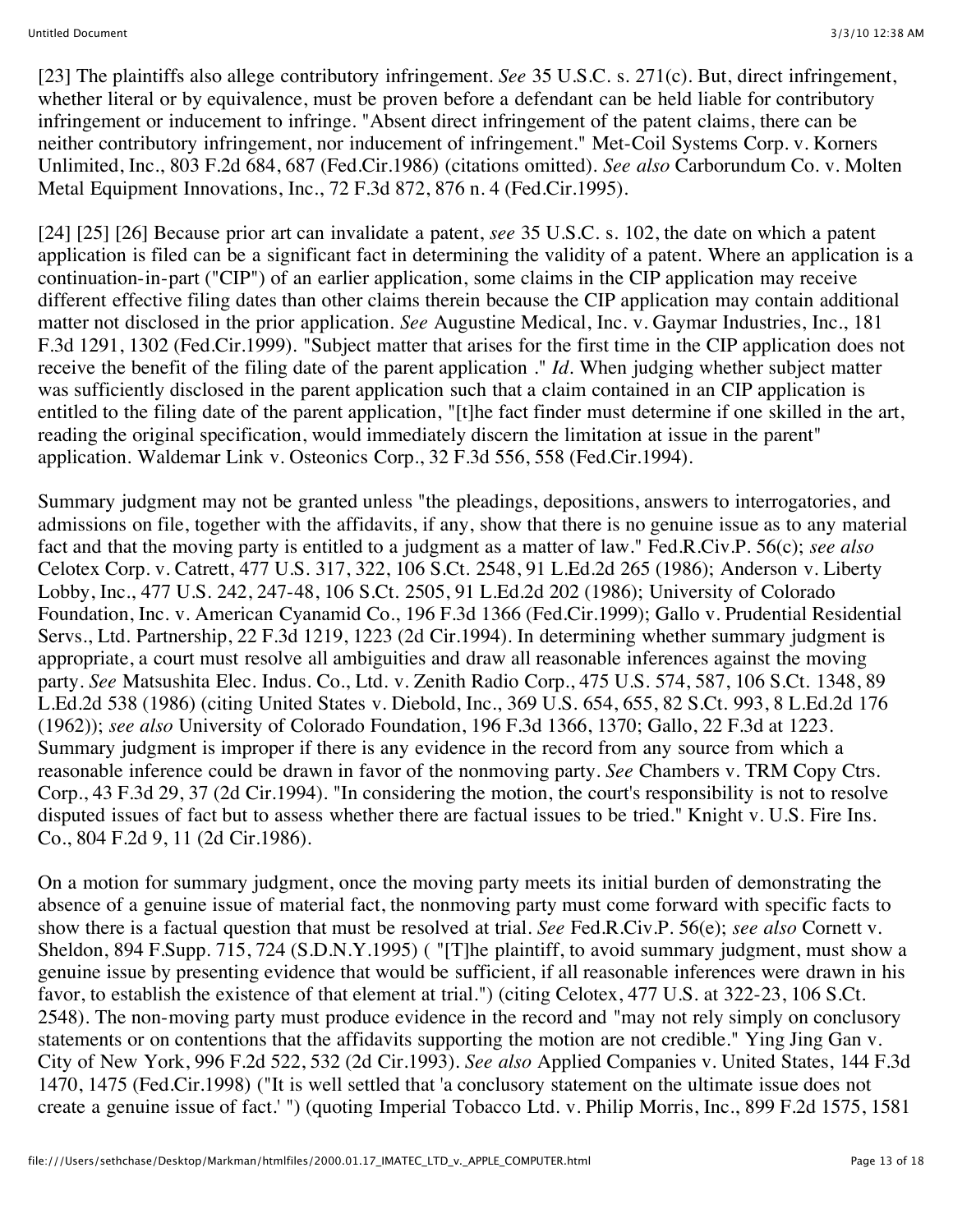(Fed.Cir.1990)); Scotto v. Almenas, 143 F.3d 105, 114-15 (2d Cir.1998) (collecting cases).

## **B.**

[27] Claim 13 of the '315 patent is the only asserted claim that has been pressed in the briefs and at argument. Claim 13 of the '315 patent requires "measuring the colors of the test image on the monitor screen using an electronic meter to provide a set of monitor screen color values, and entering the set of monitor screen values into a computer." U.S. Patent No. 5,345,315, col. 17:64-69. Claim 13 of the '315 patent also requires "forming a test image on the hard copy using a hard copy printing system" and then "sensing the color differences on the hard copy test image using a photoelectric densitometer and entering the sensed color differences values into the computer." Id., col. 18:1-16. Claim 13 of the '315 patent further requires "comparing said entered hard copy color difference values with the set of monitor color values stored in computer memory" and then using the computer "to calculate and generate a set of corrections ... for each color value for each dot printed by said printing system based on the said comparison." U.S. Patent No. 5,345,315, col. 18:16-22.

These elements are to be construed in light of their language, the specification, and the prosecution history. Markman, 52 F.3d at 980. By its terms, the claim instructs a person practicing the invention to enter measured values into a computer. The specification does not disclose any transformation that is to be performed on the measured values.FN6 The patent's prosecution history underscores the importance of actual measurement in the claimed method: Before obtaining the '315 patent, Dr. Shalit was required by the PTO to distinguish his claimed invention from the prior art disclosed in the Shiota patent. *See* Rejection, Ser. No. 07/855,619 (May 21, 1993), at 5. In so doing, Dr. Shalit emphasized that actual measurements rather than transformed values lay at the heart of his claimed method. Thus, Dr. Shalit noted that "Shiota compares his hard copy with a standard-not with the *monitor* gray scale luminance values" and that "applicant's system is completely objective, measurement alone determines the output of the system based on the absolute (not operator manipulated) constant image characteristics at the time of the monitor image (original) measurements." Amendment, Ser. No. 07/855,619 (Sept. 21, 1993), at 10, 14 (emphasis in original). Given the clear language of the claim, the prosecution history, and the fact that the specification does not disclose any transformation that is to be performed on the measured values prior to their comparison, the "values" that are compared in the '315 method are, as a matter of law, actual measurement values.

FN6. The specification does teach that the measurement results should be expressed in terms of a log function:

An accurate reproduction of the ratio of luminance values (gray scale) would occur when the density units on the hard copy directly correspond (linear relationship) to the gray scale on the monitor screen. The density units on the hard copy is a measure of the blackness of the printing (toner) on the hard copy. Density is defined as the log 1/reflectance of an opaque substrate, in this case the xerographic paper copy. The "screen luminance" is the brightness of the CRT screen ... and is measured in terms of "log screen luminance" to directly correspond to density which is also a log function.

## U.S. Patent No. 5,345,315, col. 6:53-64.

[28] Furthermore, the specification of the '315 patent reveals that the claimed comparison of the "hard copy color difference values with the set of monitor color values" is performed by subtracting the first set of color values from the second. *See* U.S. Patent No. 5,345,315, cols. 9/10:40-64 (stating that corrected pixel value is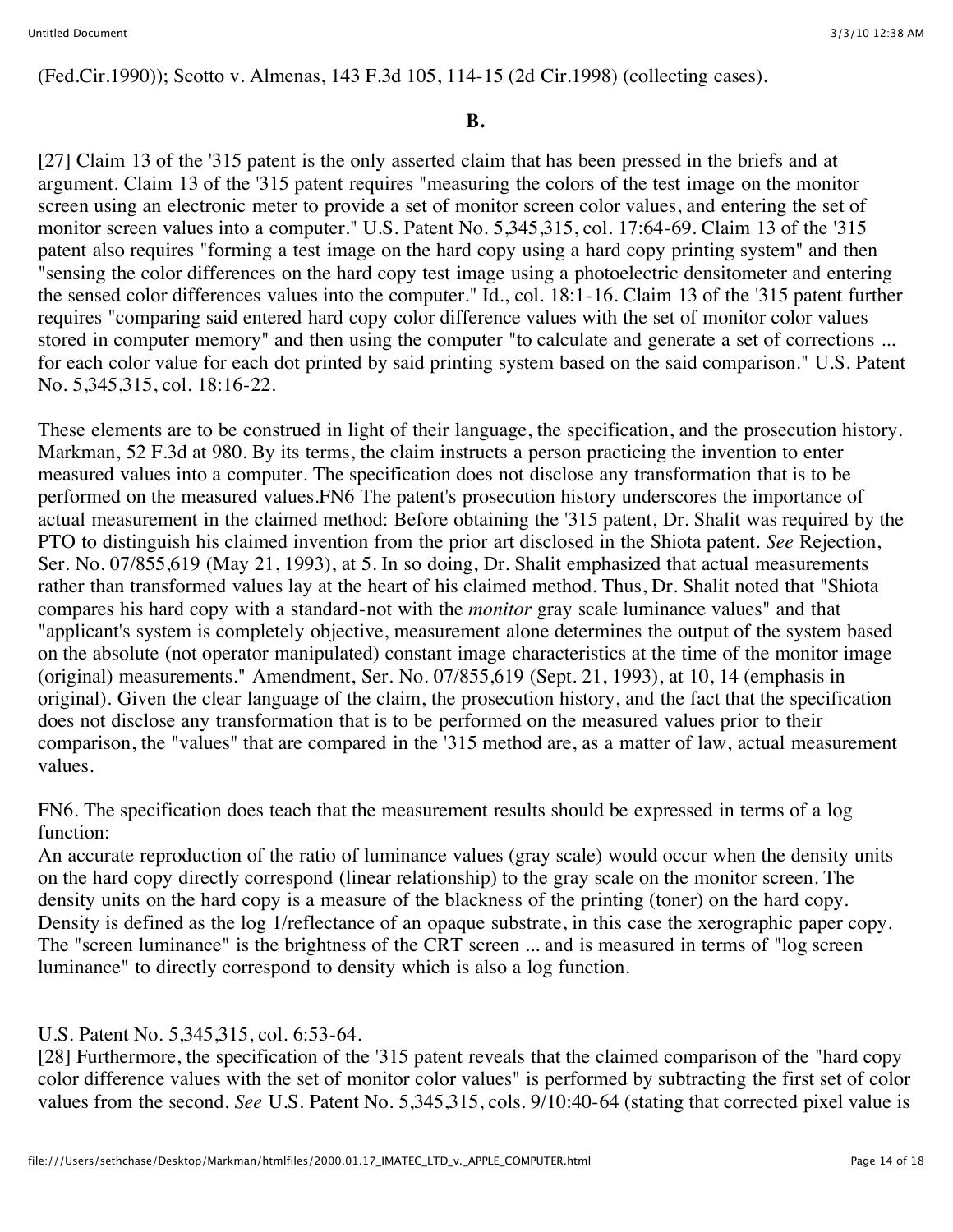"obtained from" "calc. col. 7 minus 5"). Thus, as a matter of law, "comparing" in the asserted claim means subtracting.

[29] ColorSync, the accused product, does not compare by subtraction or otherwise. Rather, ColorSync employs "device profiles" to translate the representation of an image from the device-dependent values associated with one electronic output device into device-independent values defined by CIE XYZ color space, and then again to translate the device-independent representation of the image into the devicedependent values associated with another electronic output device. *See* Defendant Apple Computer, Inc.'s Revised Supplemental Statement Pursuant to S.D.N.Y. Civ. R. 56.1(a), para. 15; *see also* id., para.para. 11- 14; Plaintiffs' Response to DefendantApple Computer, Inc.'s Supplemental Statement Pursuant to S.D.N.Y. Civ. R. 56.1(a), para.para. 11-14, 15; Stone Decl., para.para. 72-73; Swen Decl. para.para. 16-19, 28. The device-dependent values of the second output device, which may well be expressed in CMYK terms, are never subtracted from or otherwise directly related to the device-dependent values of the first output device, which may be expressed in RGB terms. Thus, the method of subtractive comparison between the original source and the destination device that is disclosed in the '315 patent is not used by ColorSync.

Moreover, unlike the method disclosed in the '315 patent, ColorSync does not use actual measurement values without transformation. The default device profiles that are shipped with ColorSync, at least those for computer monitors, are usually generated from manufacturers' specifications rather than from actual measurement. *See* Swen Decl., para. 25. Even when a user creates a device profile by making actual measurements, the "measurements are not input into a monitor profile directly but instead are subject to transformations and normalizations." Id., para. 26.

As noted above, Claim 13 of the '315 patent involves "using the computer to calculate and generate a set of corrections ... for each color value for each dot printed." U.S. Patent No. 5,345,315, col. 18:19-22. The specifications reveal that "[e]ach color"-red, green, and blue-"is separately corrected." Id., col. 15:62. *See also* id., figs. 8A-C. Thus, as a matter of law, "corrections ... for each color value" means the separate correction of each primary color. Unlike the method of separate correction disclosed in the '315 patent, ColorSync transforms all of the colors in a source image simultaneously, and not separately. *See* Swen Decl., para. 24; *see also* Stone Decl., para. 69.

Notwithstanding a few immaterial disagreements,FN7 there is no genuine dispute as to any of these material facts. In light of the undisputed differences between the claims in the '315 patent and the ColorSync system, the asserted claim "does not read on [the] accused device exactly" and therefore "there can be no literal infringement." Johnston, 885 F.2d at 1580.

FN7. For example, in its 56.1 Statement, Apple states: "Color management systems that use ColorSync perform a multidimensional transformation between a source's device-dependent control levels and a destination's device-dependent control levels." Defendant Apple Computer, Inc.'s Revised Supplemental Statement Pursuant to S.D.N.Y. Civ. R. 56.1(a), para. 12. The plaintiffs do not agree with this statement on the grounds that there is "no agreed definition of 'multidimensional transformation.' " Plaintiffs' Response to Defendant Apple Computer, Inc.'s Supplemental Statement Pursuant to S.D.N.Y. Civ. R. 56.1(a), para. 12. The plaintiffs do agree that color management systems like ColorSync use an intermediate deviceindependent color space such as CIE XYZ or CIE LAB. *See* Defendant Apple Computer, Inc.'s Revised Supplemental Statement Pursuant to S.D.N.Y. Civ. R. 56.1(a), para. 11; Plaintiffs' Response to Defendant Apple Computer, Inc.'s Supplemental Statement Pursuant to S.D.N.Y. Civ. R. 56.1(a), para. 11.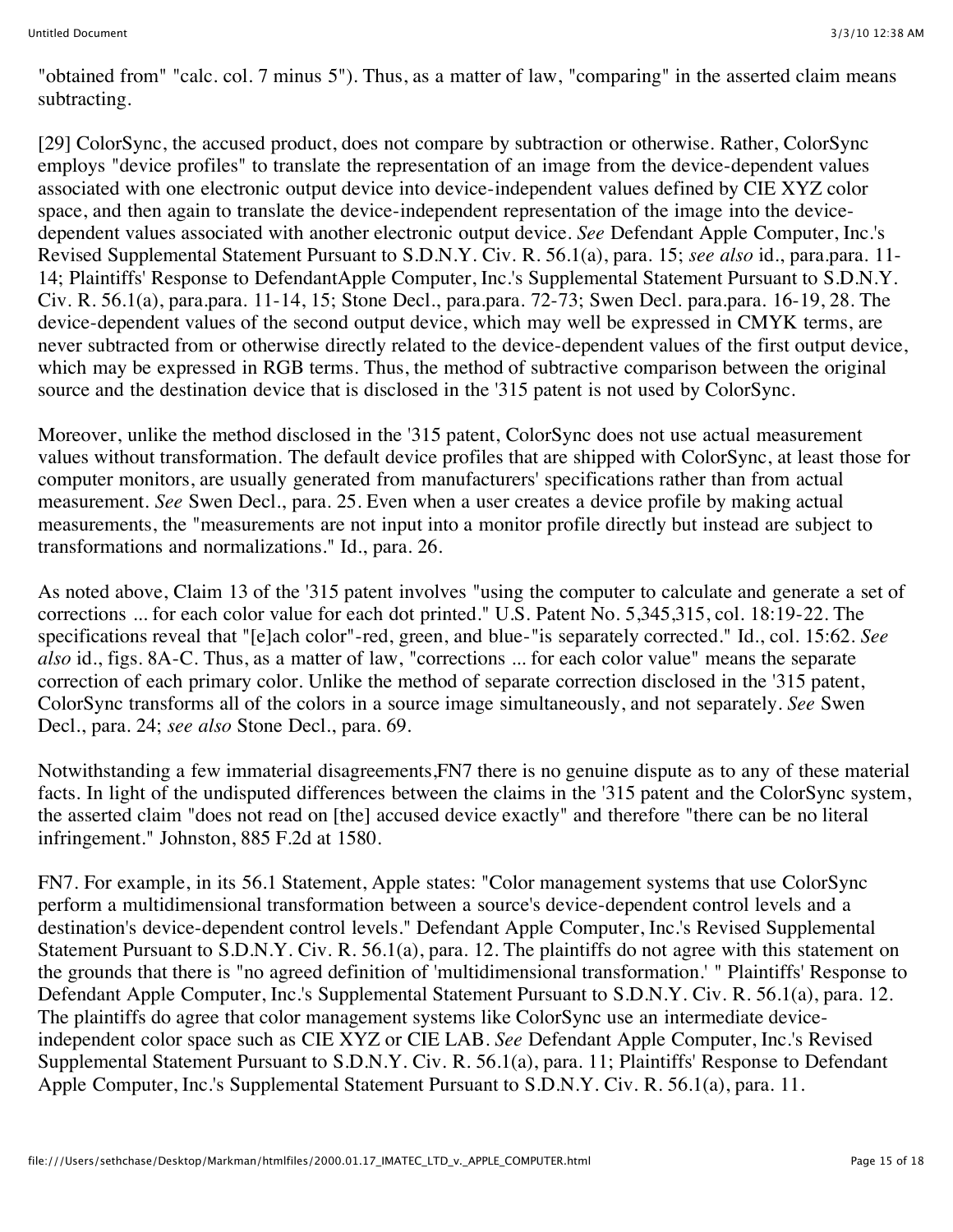[30] There also is no infringement by equivalence. To overcome the PTO's initial rejection of what ultimately became the '315 patent, Dr. Shalit distinguished his invention from that claimed in the Shiota patent.FN8 *See* Rejection, Ser. No. 07/855,619 (May 21, 1993), at 5; Amendment, Ser. No. 07/855,619 (Sept. 21, 1993), at 10-14. In particular, Dr. Shalit emphasized that "Shiota points away from applicant's use of the monitor screen as the target-by using another standard for both the screen and the hard copy." Amendment, Ser. No. 07/855,619 (Sept. 21, 1993), at 10. This distinction underscores the fact that the asserted claim involves the direct comparison of destination and source images without the mediation of device-independent color space.FN9 In light of this prosecution history, the plaintiffs are, as a matter of law, now estopped from claiming that ColorSync's transformation of an image through device-independent color space FN10 is equivalent to the subtractive comparison method disclosed in the '315 patent. *See* Elkay Mfg., 192 F.3d at 981; Pall Corp., 66 F.3d at 1219.

FN8. Dr. Shalit similarly amended what became the '581 patent in response to the PTO's initial rejection of that application. *See* Rejection, Ser. No. 07/275,218 (Sept. 11, 1989), at 4-7; Amendment, Ser. No. 07/275,218 (Dec. 5, 1989), at 3.

FN9. In response to this motion, the plaintiffs argued that the patents-in-suit, without using the exact term, disclose the use of device profiles for the transformation of device-dependent values into deviceindependent color space. But they fail to show where in the patents this is described or how it could be derived from the patents. *See Imatec, Ltd. v. Apple Computer, Inc.,* No. 98 Civ. 1058, Hearing, at 34-39 (S.D.N.Y. December 16, 1999).

FN10. In their 56.1 Statement, the plaintiffs concede that "[c]olor management systems that use ColorSync use an intermediate device-independent color space." *See* Defendant Apple Computer, Inc.'s Revised Supplemental Statement Pursuant to S.D.N.Y. Civ. R. 56.1(a), para. 11; Plaintiffs' Response to Defendant Apple Computer, Inc.'s Supplemental Statement Pursuant to S.D.N.Y. Civ. R. 56.1(a), para. 11. Similarly, at argument, plaintiffs' counsel acknowledged that ColorSync uses CIE XYZ color space. *See Imatec, Ltd. v. Apple Computer, Inc.,* No. 98 Civ. 1058, Hearing, at 39 (S.D.N.Y. December 16, 1999) ("they are using XYZ"). However, in their brief, at another point at oral argument, and in a letter dated January 11, 2000, the plaintiffs assert the opposite, stating, for example, that "[i]n ColorSync, the CIE XYZ space *is not used in the processing of the image pixel values."* Letter from Joseph Diamante and Eliot S. Gerber, dated January 11, 2000, at 7 (emphasis in original). *See also* Plaintiffs' Memorandum in Opposition to Defendant's Motion for Summary Judgment, at 13 ("In both Shalit and ColorSync, the image pixel values pass from the devicedependent monitor color space directly to the device-dependent printer color space without going through a device-independent color space."); *Imatec, Ltd. v. Apple Computer, Inc.,* No. 98 Civ. 1058, Hearing, at 33- 34 (S.D.N.Y. December 16, 1999) ("ColorSync is like the Shalit patents. There is no transformation of the image pixels into XYZ space and then a second transformation out of that space...."). One party's assertion of inconsistent positions does not create a genuine issue of fact that would preclude summary judgment, particularly when the 56.1 Statements and other evidentiary submissions show that there is no such issue.

[31] Were the '315 patent construed so as to claim the transformation of images through device-independent color space, it would be rendered invalid by prior art. *See, e.g.,* U.S. Patent No. 4,941,038, cols. 2:9-31, 7:15-8:18 (the "Walowit" patent). The Walowit patent, entitled "Method for Color Image Processing,"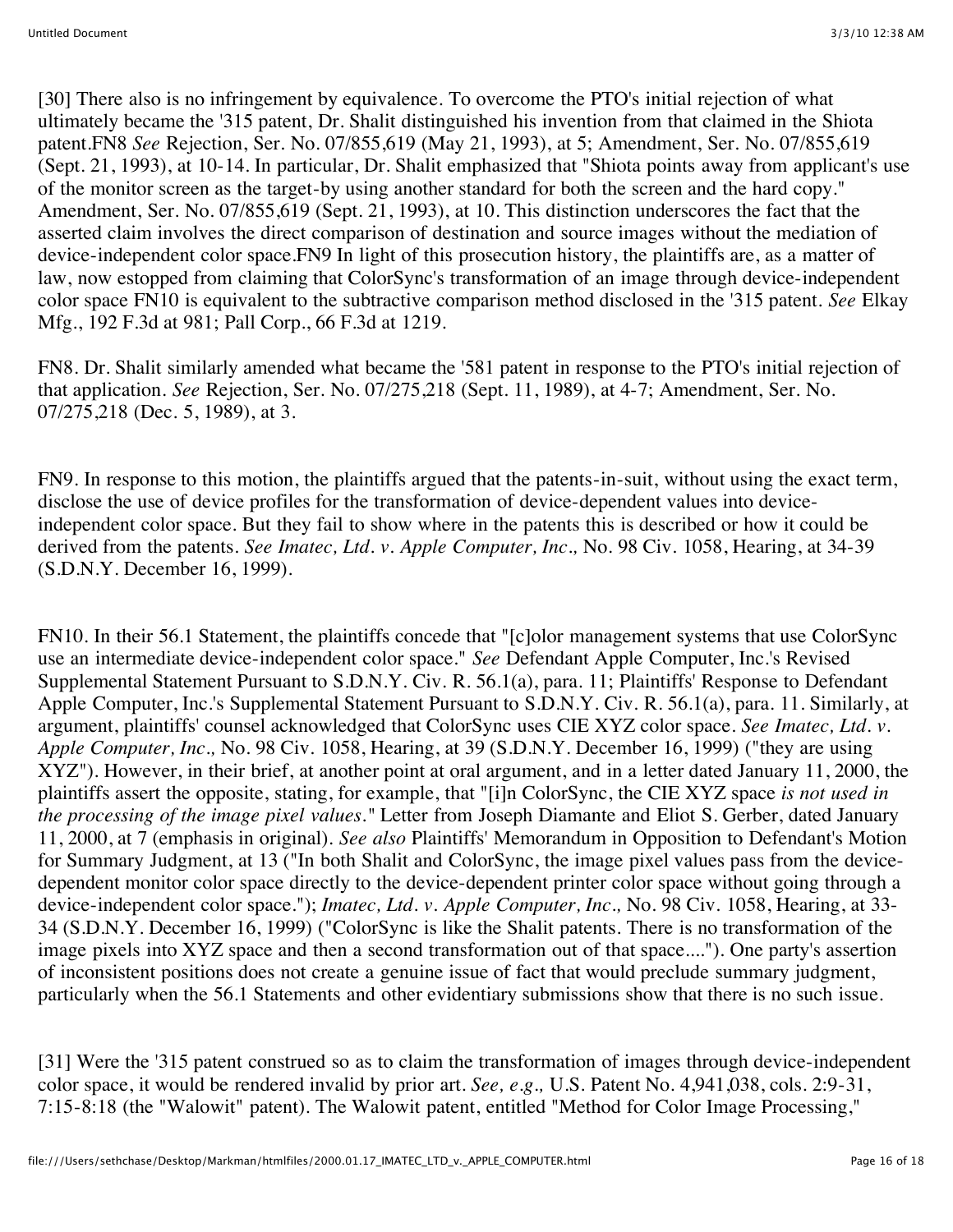describes "a method for forming a full color image such that input data relating to an original color image is processed so that an observer of the output image will perceive close color correspondence between the two images." Id., col. 1:11-15. In one embodiment, the Walowit patent discloses a method

of converting input, preferably RGB, color data to output, preferably CMY, color data, wherein an input device is calibrated in a first calibration to an intermediate and preferably uniform color space. An output device is calibrated in a second calibration to the same uniform color space. The input RGB color data from the input device is collected, and is converted to uniform color space data in accordance with the first calibration. The uniform color space data is then converted to output CMY color data in accordance with the second calibration. Finally, the output CMY color data is outputted to the output device.

Id., col. 2:19-31. In light of the prior art,FN11 an interpretation of the '315 patent that was so expansive as to include the transformation of images through device-independent color space would violate the principle that patents are to be construed, if possible, in a way that sustains their validity. *See* ACS Hosp. Systems, 732 F.2d at 1577; *see also* Marquip, Inc. v. Fosber America, Inc., 198 F.3d 1363 (Fed.Cir.1999) ( "Based on the fundamental principle that no one deserves an exclusive right to technology already in the public domain, this court has consistently limited the doctrine of equivalents to prevent its application to ensnare prior art.").

FN11. The application for the Walowit patent was filed on January 13, 1989 as a continuation-in-part of a patent application filed on May 11, 1987. The application for the '581 patent was filed on November 23, 1988. The application for the '315 patent, which is a continuation-in-part of the '581 patent, was filed on March 20, 1992. Thus, the application for the Walowit patent was filed after the application for the '581 patent but before the application for the '315 patent.

It is not possible from the submission to the Court to determine what portion of the Walowit patent should receive the benefit of the filing date of May 11, 1987 for the parent patent. However, it is undisputed that the '315 patent discloses matter not previously disclosed in the '581 patent. In particular, the '315 patent "adds new disclosure about how color values are measured, compared and corrected." Defendant Apple Computer, Inc.'s Revised Supplemental Statement Pursuant to S.D.N.Y. Civ. R. 56.1(a), para. 52. *See also* Plaintiffs' Response to Defendant Apple Computer, Inc.'s Supplemental Statement Pursuant to S.D.N.Y. Civ. R. 56.1(a), para. 52. The new material discloses, among other things, the use of color filters and the separate correction of each primary color. This additional disclosure is not discernable from the '581 patent. *See* Waldemar Link, 32 F.3d at 558. Because Claim 13 of the '315 patent relies on the matter that is newly disclosed in the '315 application, the effective filing date for Claim 13 of the '315 patent is therefore March 20, 1992, the date on which the application for the '315 patent was filed. Because this is after the date on which the application for the Walowit patent was filed, the Walowit patent constitutes prior art with respect to Claim 13 of the '315 patent.

However, even if Claim 13 of the '315 patent were entitled to the November 23, 1988 filing date of the parent '581 patent, prior art would still preclude an interpretation of Claim 13 that was so expansive as to include the transformation of images through device-dependent color space. *See, e.g.,* U.S. Patent No. 4,500,919; Maureen C. Stone et al., Color Gamut Mapping and the Printing of Digital Color Images, 7 ACM Transactions on Graphics 249-92 (October 1988).

Thus, the undisputed facts make clear that no reasonable fact-finder could find either literal infringement or infringement by equivalence. Because there is no direct infringement, there can be no contributory